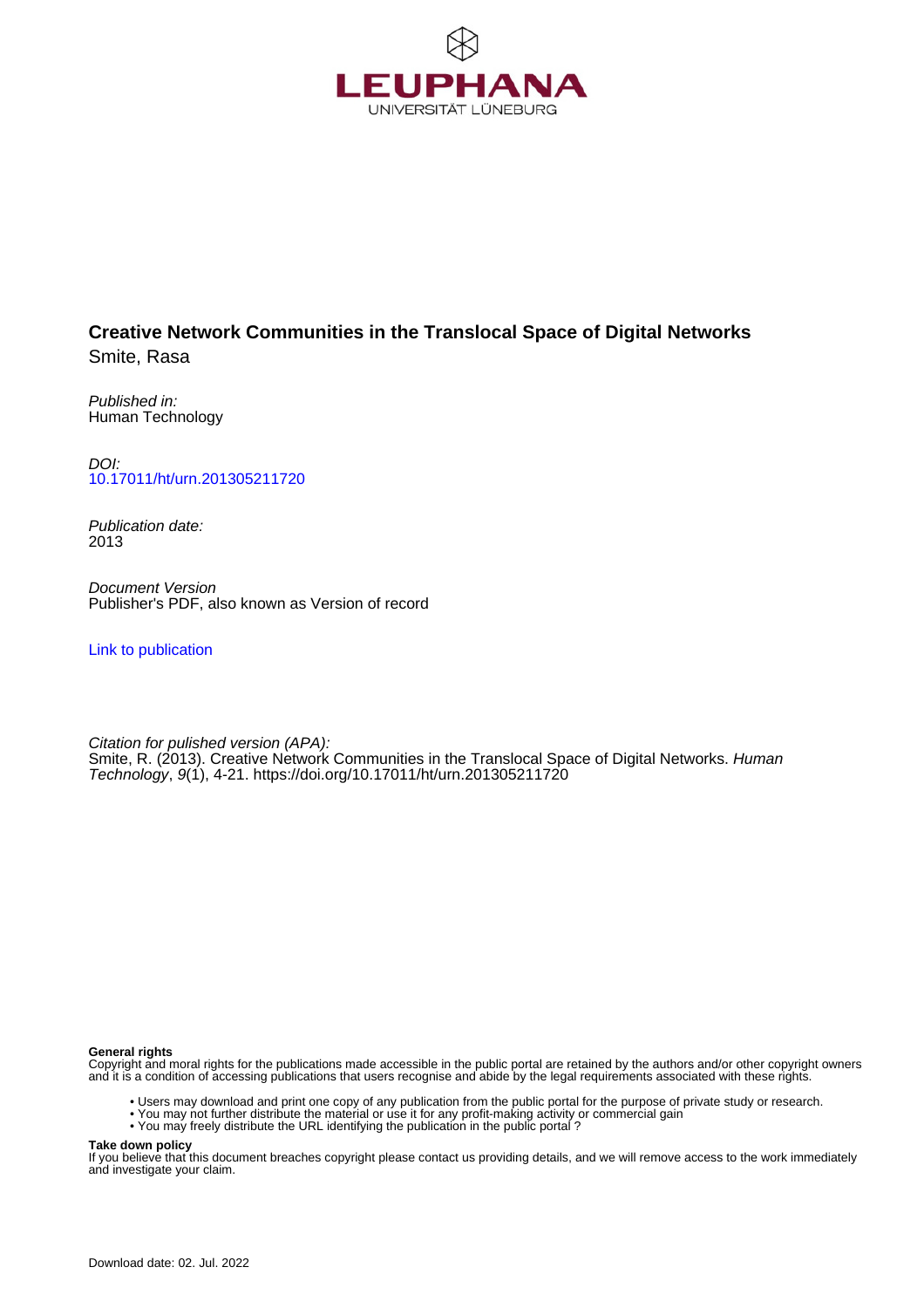# **HUMAN TECHNOLOGY**

An Interdisciplinary Journal on Humans in ICT Environments ISSN: 1795-6889

www.humantechnology.jyu.fi Volume 9(1), May 2013, 4–21

# **CREATIVE NETWORK COMMUNITIES IN THE TRANSLOCAL SPACE OF DIGITAL NETWORKS**

Rasa Smite

*The Center for New Media Culture RIXC, Riga, Latvia Art Research Lab, Liepaja University, Latvia Post-Media Lab, Lüneburg University, Germany*

Abstract: *What should sociological research be in the age of Web 2.0? Considering that the task of "network sociology" is not only empirical research but also the interpretation of tendencies of the network culture, this research explores the rise of network communities within Eastern and Western Europe in the early Internet era. I coined the term* creative networks *to distinguish these early creative and social activities from today's popular social networking. Thus I aimed to interpret the meaning of social action; the motivation of creative community actors, their main fields of activities and social organization forms; and the potential that these early developments contain for the future sustainability of networks. Data comprise interviews with networking experts and founders and members of various networks. Investigating respondents' motivations for creating online networks and communities, and interpreting those terms, allows for comparing the creative networks of the 1990s with today's social networks and for drawing conclusions.*

Keywords: *network, communities, creative networks, social networks, social dynamic, socio-technical formations.*

### **INTRODUCTION**

It has been nearly 20 years since the Internet became publicly accessible and the first early virtual communities of specific interest groups engaged in online communication. Today, online social networking sites have turned the Internet into an integral communication medium for the masses.

However, new social communication and organization forms, and new social dynamics, in particular, have emerged within the environments of digital networks, yet remain challenging for sociological studies because of their virtuality and invisibility, as well as noninstitutionalized contexts and translocal (see p. 10, below) qualities. Today, many sociologists regard technology as the impetus for the most fundamental social transformations (Wajcman, 2002, p. 347). Additionally, these technologies tend to be understood in terms of technical properties and their relation to the sociological world to be constructed as one of applications and impacts (Sassen,

<sup>© 2013</sup> Rasa Smite, and the Agora Center, University of Jyväskylä DOI: http://dx.doi.org/10.17011/ht/urn.201305211720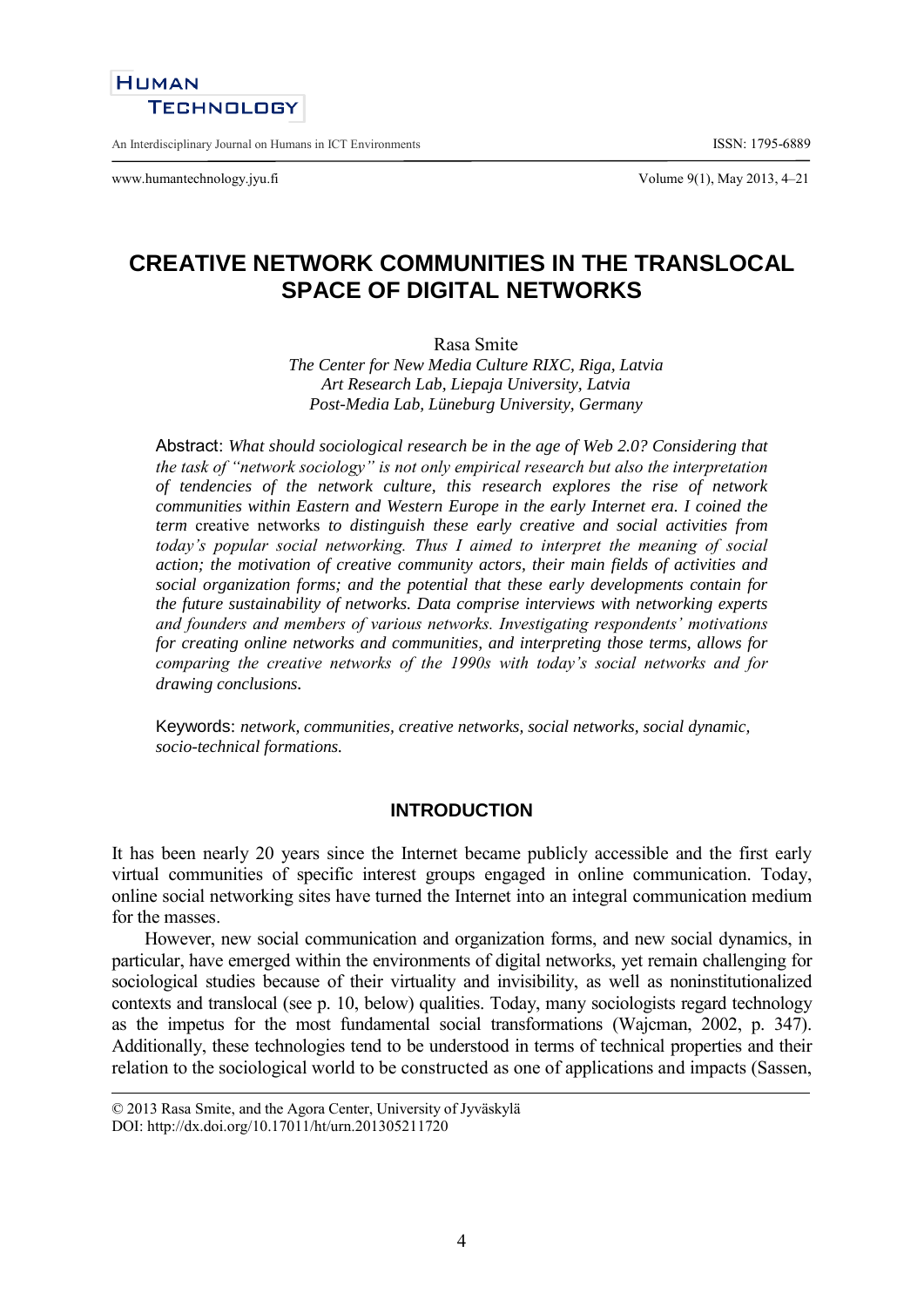2002, p. 365). Examining the position of the Internet in modern sociology and looking at the reasons why a programmatic response to the Internet has proved so hard to generate, Allison Cavanagh argued that "interdisciplinarity, whilst a rich vein for innovation in research, has not allowed a clear agenda to develop" (Cavanagh, 2007, p. 3). Thus, the question remains relevant today: How and what should be studied, or what is the subject of social inquiry within digital networks in the age of Web 2.0 social networking, when an ever-growing number of people around the world are using the Internet and online activities are more integrated into daily life than two decades ago? Saskia Sassen (2002, p. 365) argued that, "the challenge for sociology is not so much to deny the weight of technology, but rather to develop analytic categories that allow us to capture the complex imbrications of technology and society." Other important sociologists agree. "We must treat technologies seriously" (Castells, 2000, p. 4) in order to better understand the new social dynamics created by virtual communities within the translocal space of digital networks. Moreover, Barry Wellman and his associates consider that "understanding the dynamic interaction between new technology and sociability should be a central concern of community research" (Wellman, Boase, & Chen, 2002, p. 152). I agree. Additionally, sociology in the case of network culture studies should not be based on empirical research only, but it must provide as well, referring to Weber's (1922/2002) sociology, interpretation of certain tendencies through understanding the meanings of social action carried out by the actors who are avidly involved in social networking, as well as the processes and impact of certain social actions. Hence, for the point of departure and as the object of my sociological study on network culture, I focus on the early *network communities* that emerged as a process of self-organization within the electronic media space in the early stage of the Internet, that is, in the 1990s.

# **RESEARCH TERMINOLOGY AND METHODOLOGY**

"A community without a network does not exist." (Kluitenberg, 2008, p. 306)

The general term *network* refers precisely enough to sociotechnical formations that have developed as a result of complex interactions between social action and technical properties of digital networks. However, in my research on early network culture, I prefer to use the term *network communities,* despite the fact that the word *community* has different associations in Western and Eastern (post-Soviet) European societies and, based on my experience, may seem controversial or contested today. "In Western societies, community has traditionally been anchored in local, neighborhood interactions and enshrined as a code word for social cohesion" (Wellman et al., 2002, p. 153). In these societies, people (e.g., both, producers and listeners of a community radio) typically share a common history and have developed rather positive experiences in group-like relationships and collective organizations. However, in societies of post-Soviet countries, in which "collectiveness" was not free will but a forced form of social organization, people obtained a mainly negative experience of group-like formations (e.g., collective farming, such as *kolhozs*, which were built by taking away people's property). Thereby, the word *community,* which in Eastern Europe has been used mainly since the advent of the Internet, still has a slightly negative connotation to many.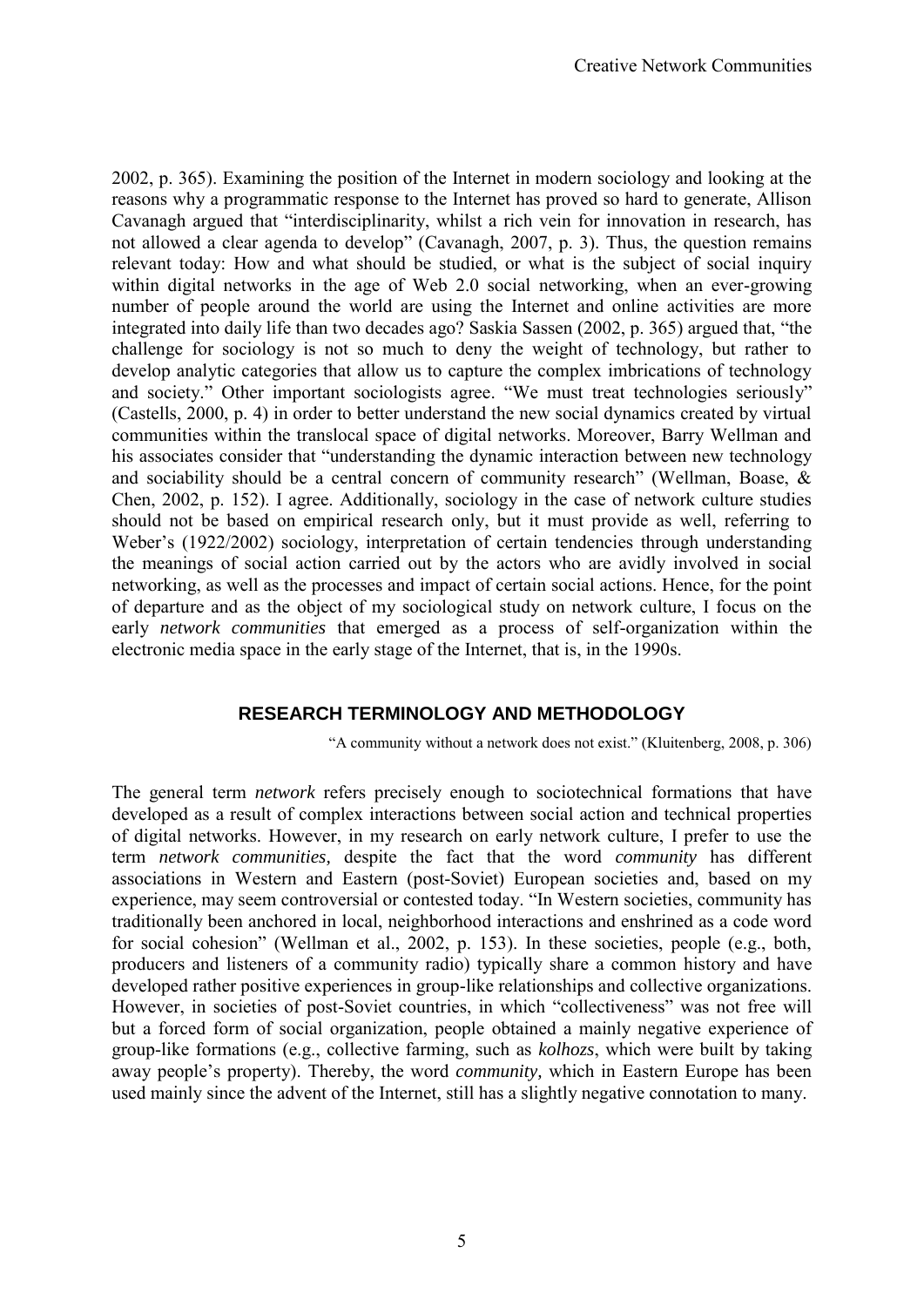Yet, the meaning of *community* in Western societies also has changed over time. Wellman and his associates argued that it is not useful today to think about communities as group-like neighborhoods and that the network understanding of communities in modern times has become much more relevant (Wellman et al., 2002). I also do not use the commonly used term *online communities* (Hampton & Wellman, 2002, 2003) in the cases of these early sociotechnical formations of the '90s. Although the members of these groups used online platforms (e.g., mailing lists), they also felt it important to organize activities in offline spaces. Both formal network gatherings (e.g., conferences) and the informal meetings (e.g., joint dinners and personal conversations) that were hosted during the festivals of the emerging new media culture in various cities in Europe were key elements for strengthening the communities of these networks. Additionally, various collaborative projects and joint activities were organized by these networks, combining both online and offline spaces (e.g., on-site events—performances and conference discussions—that also involved online participants via the Internet).

These early formations also differ from today's social networks due to various other reasons. During its early period in the mid-'90s, the Internet was used primarily by specific groups of people because a certain amount of effort had to be put into acquiring access to the Internet and in learning how to create and publish one's own Web site. Moreover, most of these users felt motivated to explore the possibilities of the new communication technology as a means to exchange information, to meet and to communicate with other like-minded people on a global scale, and to establish a translocal collaborative network. Following the fall of the Berlin Wall in 1989, the 1990s allowed the opportunity to establish more active connections between Eastern and Western Europe. Internet access was relatively inexpensive in Eastern Europe; without a doubt, Eastern European artists and social activists were as eager to explore the new cyberspace as their Western European counterparts. Finally, because many of the active network founders and members were primarily artists, theorists, and other creatively thinking people (e.g., open-minded youth and subculture activists, organizers of new media culture events, programmers, hackers, etc.), I have termed these early formations of the '90s *creative networks.* This also helps to distinguish them from contemporary social networks that emerged within the so-called Web 2.0 social media platforms. Because creative networks are associated mainly with the early stage of the Internet, I also use the term Web 1.0, in opposition to Web 2.0, when referring to the early Internet period of the 1990s.

With regard to methodology, I used case studies as the primary research strategy among several methods. The theoretical overview of network context interpretations and issues regarding the terminology are discussed in this paper as groundwork for the empirical research. To discover the meaning of the social action and the aims and motivation of network participants, I used mainly qualitative methods, that is, interviews with the creative network founders, the most active participants, and experts. In total I interviewed 15 people. With most of these informants, I conducted in-depth face-to-face interviews, whereas the rest were administered either via e-mail or Skype (see Table 1). This was combined with quantitative data analysis, for example, analyzing the dynamics of the respective network mailing lists (Table 2). Another method complementing my research was the analyses of a wide variety of documents, primarily publicly available data from Internet Web sites and mailing list archives, as well as translocal and local network community publications issued in the 1990s. Finally, to better highlight the structure of the network cases studied, I used social network analysis and performed creative network mapping.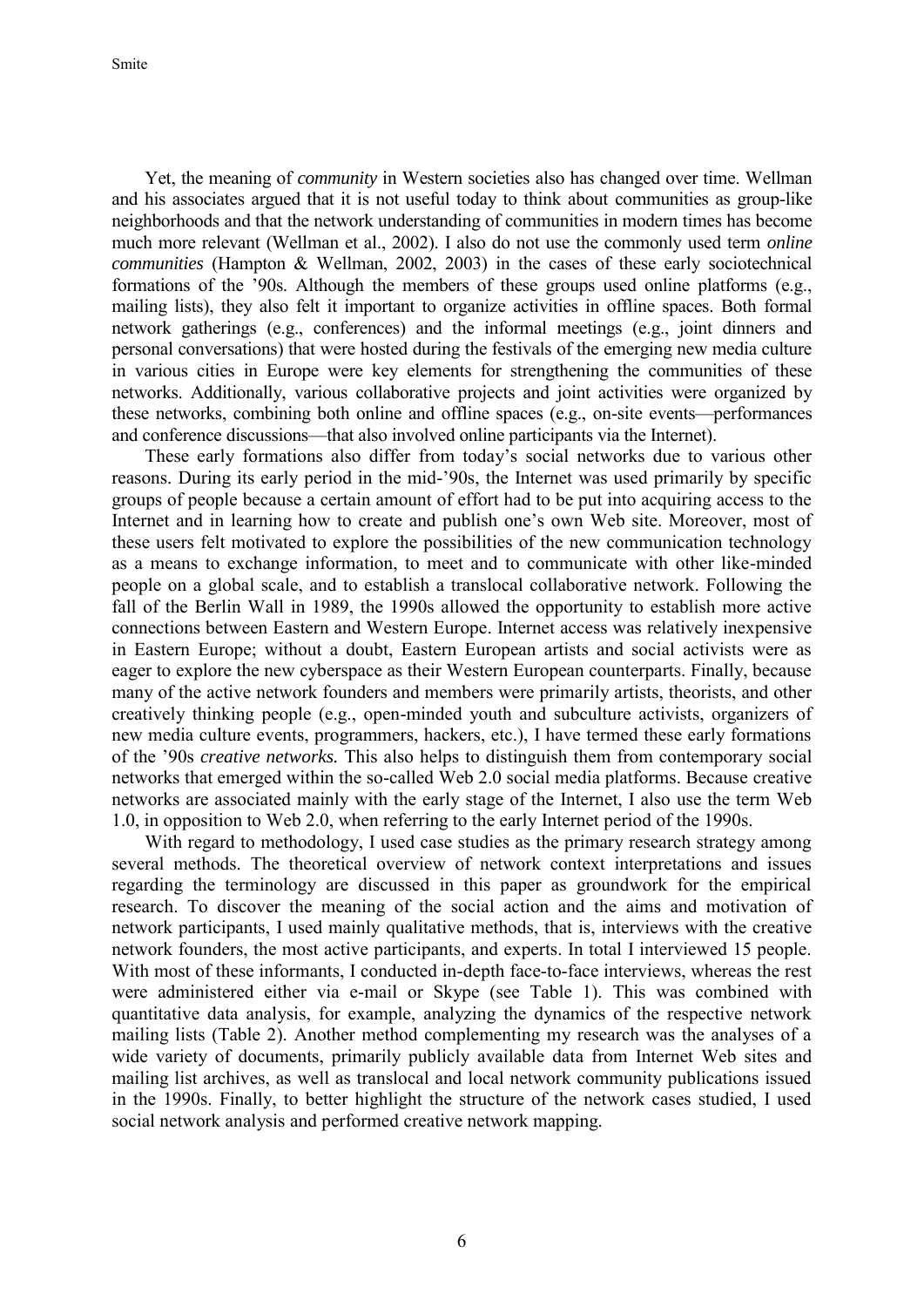| <b>Name</b>            | Network/Community<br>/Initiative | Role                    | <b>Nature of interview</b>                                                   | <b>Interview</b><br><b>Date</b> | <b>Interview</b><br>Language |
|------------------------|----------------------------------|-------------------------|------------------------------------------------------------------------------|---------------------------------|------------------------------|
| Geert Lovink           | <b>Nettime</b>                   | Founder                 | E-mail interview                                                             | 02.Feb.10                       | English                      |
| <b>Pit Schultz</b>     | Nettime                          | Founder                 | In-depth interview<br>(transcript from audio<br>recording)                   | 30.Jan.09                       | English                      |
| Andreas Broeckmann     | Syndicate / SPECTRE              | Founder                 | In-depth interview<br>(transcript from notes<br>taken by this<br>researcher) | 05.Sept.09                      | English                      |
| Kathy Rae Huffman      | Faces                            | Founder                 | E-mail interview                                                             | 17. Feb. 10                     | English                      |
| John Thackara          | Doors of Perception              | Founder and<br>director | Skype interview                                                              | 04.Dec.09                       | English                      |
| Armin Medosch          | <b>Art Servers Unlimited</b>     | Symposium<br>organizer  | Skype interview                                                              | 05.Dec.09                       | English                      |
| Normunds Kozlovs       | <b>Baltic Center for Peace</b>   |                         | In-depth interview<br>(transcript from audio<br>recording)                   | 10.Feb.10                       | Latvian                      |
| Kaspars Vanags         | Open                             | Founder                 | In-depth interview<br>(transcript from audio<br>recording)                   | 22. Feb. 10                     | Latvian                      |
| Sergejs Timofejevs     | Orbita                           | Founder                 | Skype interview                                                              | 11.Feb.10                       | Latvian                      |
| Pauls Bankovskis       | Collaborated with E-Lab          | Expert                  | In-depth interview<br>(transcript from audio<br>recording)                   | 23. Feb. 10                     | Latvian                      |
| <b>Martins Kibers</b>  | Casablanca 2000                  | Founder                 | In-depth interview<br>(transcript from audio<br>recording)                   | 15. Feb. 10                     | Latvian                      |
| <b>Kristine Briede</b> | Locomotive / K@2                 | Founder                 | In-depth interview<br>15. Feb. 10<br>(transcript from audio<br>recording)    |                                 | Latvian                      |
| Janis Garancs          | E-Lab                            | Co-Founder              | In-depth interview<br>(transcript from audio<br>recording)                   | 09.Feb.10                       | Latvian                      |
| Alise Tifentale        | E-Lab                            | Founding<br>member      | In-depth interview<br>(transcript from audio<br>recording)                   | 11.Feb.10                       | Latvian                      |

|  |  |  |  | Table 1. Individual Interviews with Network Founders, Active Participants, and Experts. |
|--|--|--|--|-----------------------------------------------------------------------------------------|
|  |  |  |  |                                                                                         |

*Note*. Interviews in languages other than English were translated to English by this researcher.

For this research, I examined and analyzed five creative network cases: three translocal network studies (Nettime, Syndicate, and Faces)*,* one local network case (E-Lab, in Riga, Latvia), and one mixed type (the translocal network Xchange founded by E-Lab but extended globally), although material from other data gathered also informed my analysis. I carried out my research from the perspective of Eastern Europe and post-Soviet Latvia. However, my intent was not to focus on the differences between Eastern and Western societies, which were significant in the '90s, but rather to develop common ground for contextualizing and examining the important developments of early network communities. Therefore, this research addresses a broad set of questions:

Which network theories are applicable when studying digital network communities?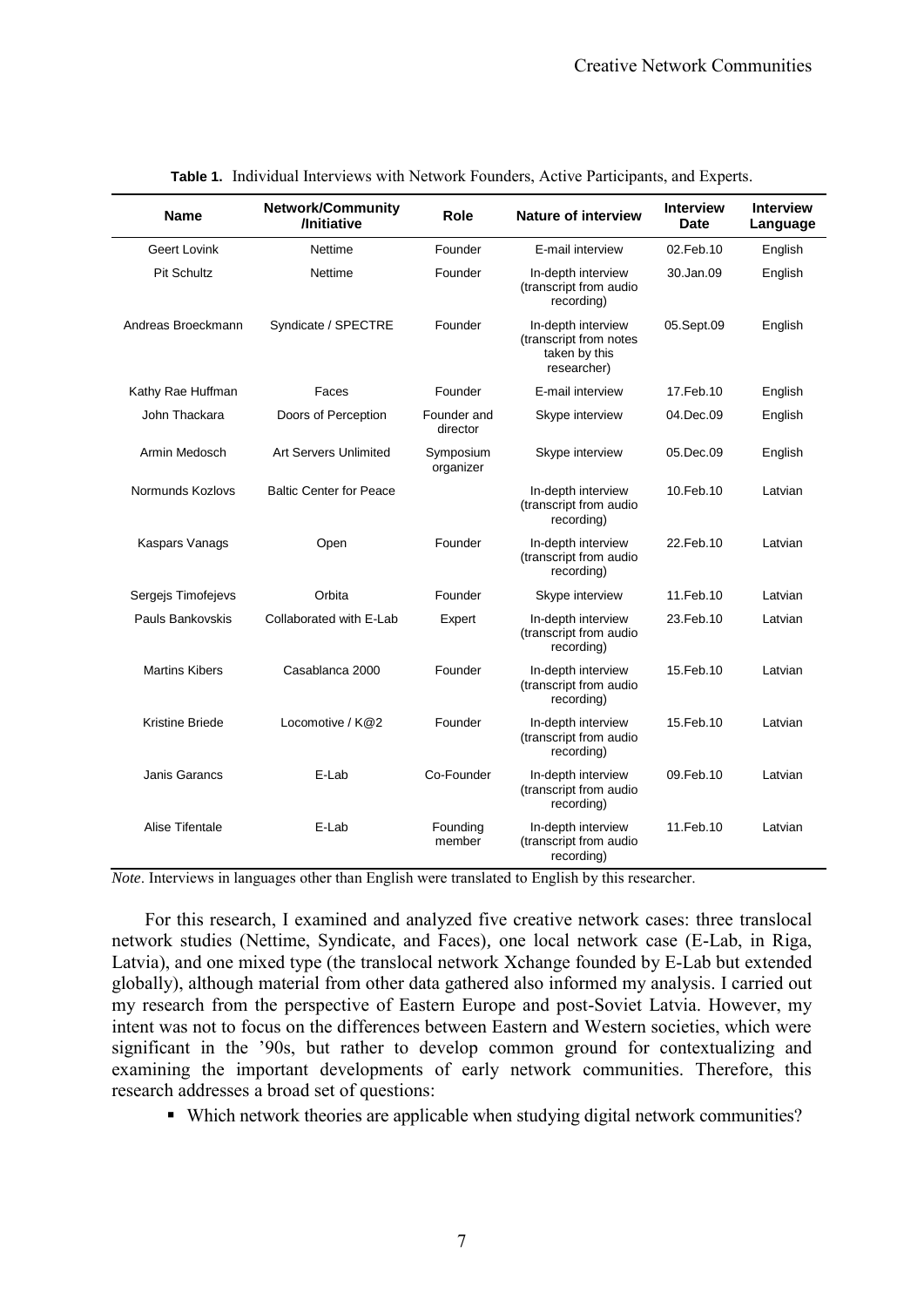| <b>Mailing List</b>                    | Date range                       | Number of<br><b>Messages</b> | <b>Status of archive</b>                                                               | Language |
|----------------------------------------|----------------------------------|------------------------------|----------------------------------------------------------------------------------------|----------|
| <b>Nettime</b>                         | October 1995 - December<br>2009  | 19,454                       | Archive is available online<br>(http://www.nettime.org/archives.php)                   | English  |
| Syndicate                              | January 1996 - August<br>2001    | 11,067                       | Archive is not available online<br>(data from author's personal,<br>partial archive)   | English  |
| Faces                                  | 1997 - 2001                      | ±1,200                       | Archive is not available online<br>(data from author's personal,<br>partial archive)   | English  |
| Xchange                                | December 2007-<br>September 2007 | 4.478                        | Archive is available online<br>(http://xchange.re-<br>lab.net/2009/mailinglist/)       | English  |
| Rezone (E-Lab<br>network mailing list) | 1997 - 2001                      | ±900                         | Archive is not available online<br>(data from author's personal<br>incomplete archive) | Latvian  |
| $7 - 11$                               | 1997 - 1997                      | 400-500                      | Archive is not available online<br>(data from author's personal,<br>partial archive)   | English  |

| Table 2. Messages from Various Email Lists for Analysis. |  |  |  |  |  |
|----------------------------------------------------------|--|--|--|--|--|
|----------------------------------------------------------|--|--|--|--|--|

*Note*. Messages in languages other than English were translated into English by this researcher.

- What were the motivations and meanings of social action that lay behind early creative networks?
- What were and are their main fields of activity as well as forms of social organization in creative networks?
- How do the members themselves interpret the ambiguous terms *network* and *community*?
- What are the most important differences between early creative networks and social networks nowadays, namely, between the communities of Web 1.0 and Web 2.0 platforms?
- What potential do these early developments by creative networks have for the future development of network culture?

### **THE NETWORKED PERSPECTIVE: THEORETICAL BACKGROUND**

The networking form of social organization has existed in various times and spaces. Every society consists of multilayered networks that intersect, overlap, and interact in countless ways: on a physical and technical level (e.g., transportation and telecommunication networks), on a social level (e.g., families and community networks), on political and economic levels (e.g., financial and commercial networks), as well as on cultural, organizational, and many other levels. Networks as social relation systems have been implicitly sketched out in the works of such late  $19<sup>th</sup>$  century authors as Émile Durkheim, Max Weber, and Ferdinand Tönnies, who described the ways in which social groups formed.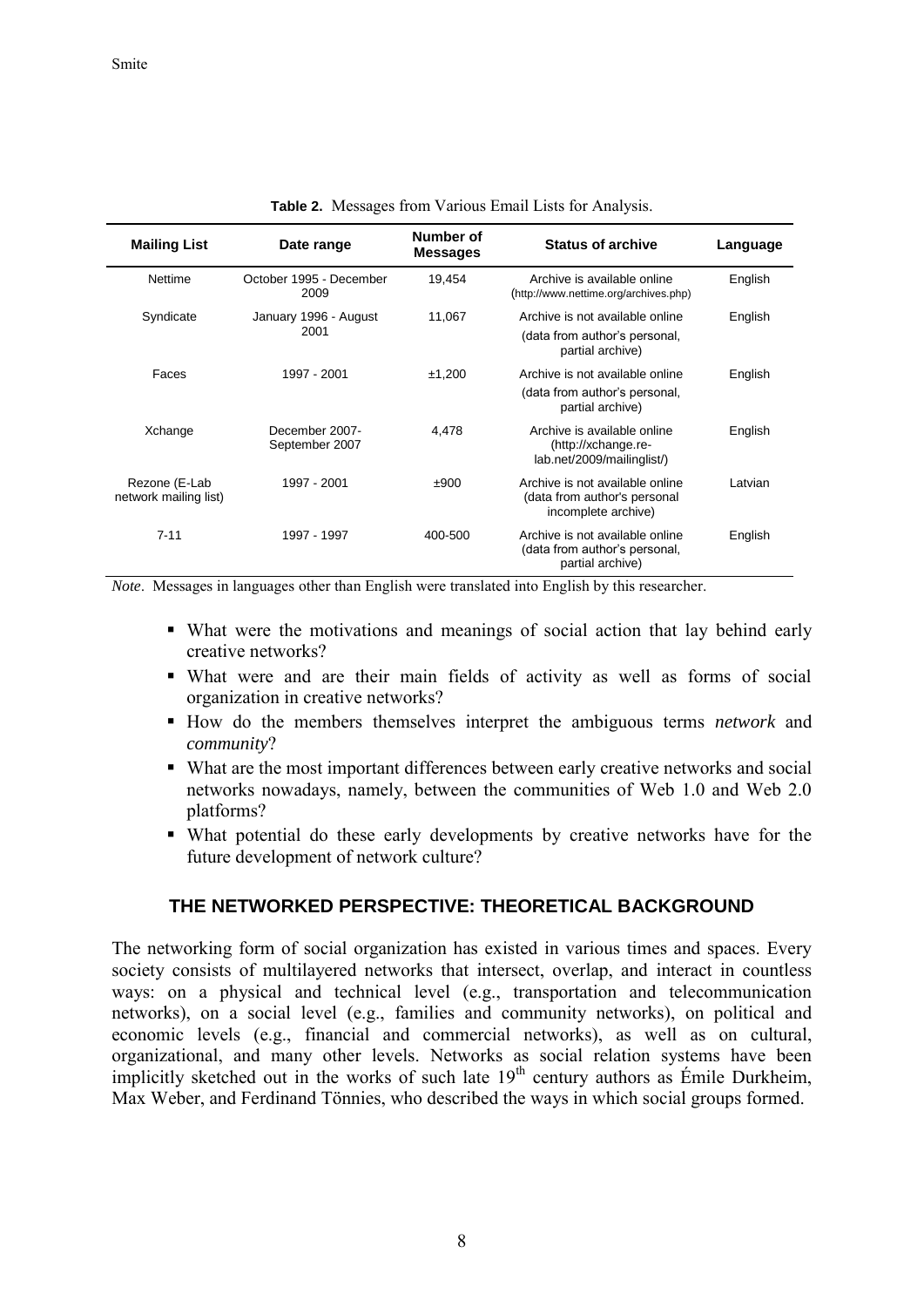German sociologist Ferdinand Tönnies (1887/2001) counterstated two distinguished social relations—*Gemeinschaft* (mainly characterized by emotional ties, such as family) and *Gesellschaft* (communities based on a more rational and goal-oriented foundation for particular social interests, as in urban culture, for instance). *Gemeinschaft*, in Tönnies' opinion, dominated mainly in traditional societies, whereas *Gesellschaft* dominated in modern societies. Emile Durkheim (1893/1997) also introduced two types of social groups: the mechanical solidarity of traditional societies and the organic solidarity of modern societies. In turn, Max Weber (1922/2002, pp. 271–272), in describing the two main modes of social relationships, called them communal (based on a subjectively felt unity) and rational (based on relations of rationally motivated interests).

Therefore, I suggest that, in terms of social relations*,* a similar distinction can be applied to network communities: Creative network communities may feature *rational* relationships (i.e., their common goal typically is rationally motivated, e.g., to foster collaboration between Eastern and Western European media artists, as was the case of the Syndicate network), whereas today's social network communities can be associated more often with *communal*  relationships (i.e., they are based on subjectively motivated social ties, such as, e.g., among classmates, friends, or relatives).

In the beginning of the  $20<sup>th</sup>$  century, Georg Simmel (1971) was one of the first sociologists to start viewing social relations as networks instead of just groups. His work thus demonstrated the emergence of individuality within society, and how that societies simultaneous allow and impede individuality development.

 Jacob L. Moreno (1934/1977) started studying social networks by using quantitative methods, thus becoming the pioneer of social network analysis and sociometry. Moreno is also author of the earliest graphical representations of social ties that analyzed the role and relationships of individuals in the group or community.

 The concept of the network became even more popular with postmodernism, when sociology researchers began analyzing society not as a whole but as a constellation of various structural elements from different perspectives. A few important and more general network concepts were developed in the 1960s and '70s, before the computer communication networks emerged. Nowadays the contributions of such authors as Gilles Deleuze and Félix Guattari are still applied and adapted. For instance, their rhizomatic network concept (Deleuze & Guattari, 1987) strongly impacted the development of early network communities. Nevertheless, it was the end of the  $20<sup>th</sup>$  century, when new information and communication network technologies (i.e., the Internet) were developed, before the term *network* gained not only a new meaning (i.e., no longer just a synonym for the Internet), but also a twofold image. On the one hand, the network is manifest in the form of a digital computer network on a physical/technical level; on the other hand, it has become a virtual social space. In 1996, when Manuel Castells introduced the term *network society*, he basically referred to a new mode of modern society where all the main social structures and activities are organized around electronically processed information networks. Castells argued that, "the new information technology paradigm provides the material basis for its pervasive expansion throughout the entire social structure" (Castells, 2000, p. 500). More than that, he also foresaw that this would be the dominating factor.

In the mid-'90s, the global distribution and public accessibility of the Internet created a new niche for social activities that were self-organizing in various virtual communities whose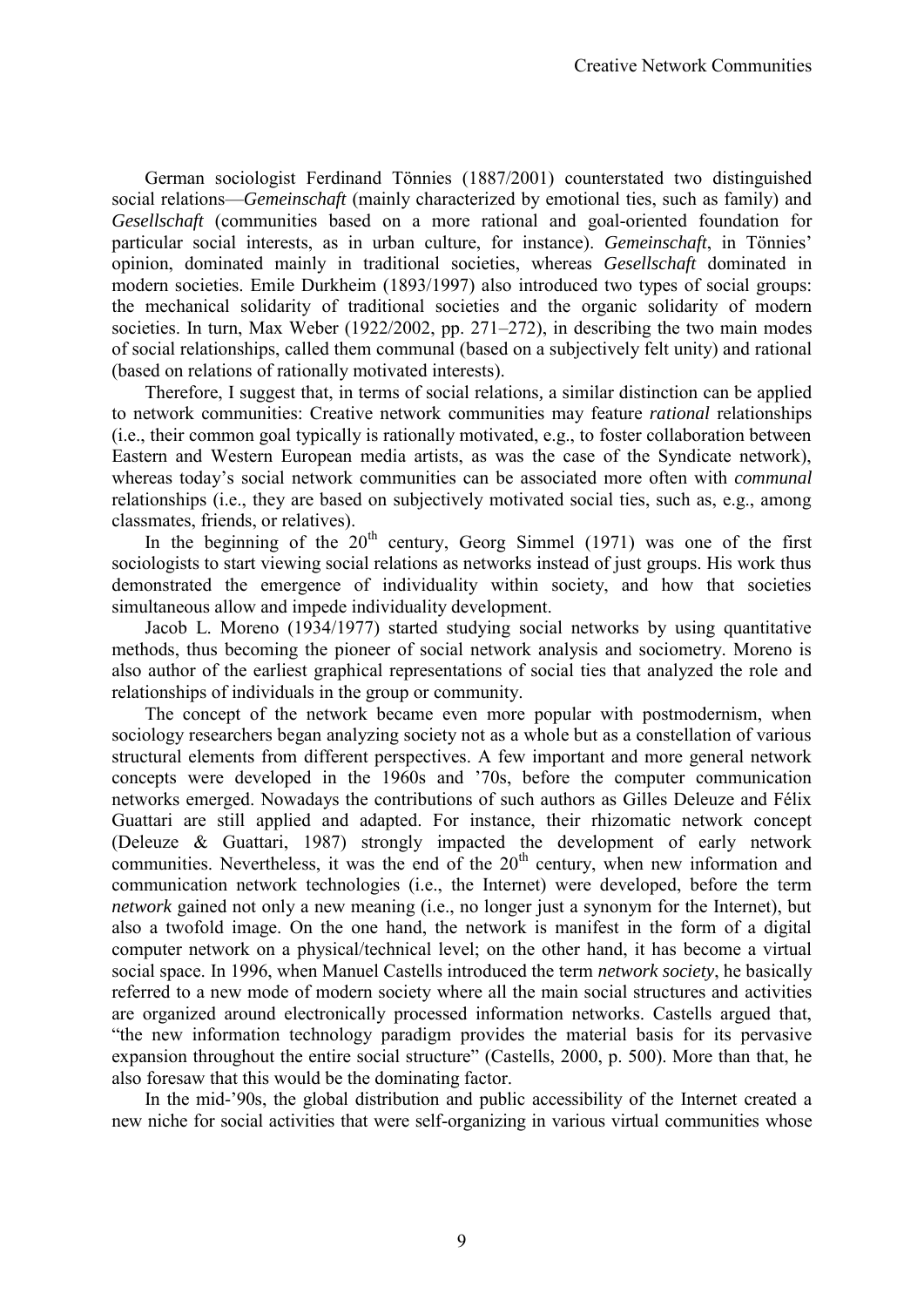members communicated via the Internet. The way in which global digital network technologies opened up new possibilities for community development was analyzed by Howard Rheingold in his book *The Virtual Community* (1993), in which he introduced and conceptualized the term *virtual communities*. Rheingold (cited in Kluitenberg, 2008, p. 307) distinguished two types of virtual communities in regard to their geographical placement. *Translocal communities* form themselves around a shared interest, subject, or theme; they are completely decentralized and spread out around the world. Given that these communities most often are "debating societies" and use the simplest electronic communication options (e.g., mailing lists), their members may be located almost anywhere in the world, given an available Internet connection. Digital network technologies also may be used in the context of geographically localized communities, for which Rheingold used the term *community networking.*

Meanwhile, digital networks also can be used "for strengthening local communications and transactions inside the city" (Sassen, 2002, p. 380). The Internet has also facilitated discussion and mobilization around local issues (Hampton & Wellman, 2002, 2003). Thus globalization and digital networks do not imply losing the aspect of the local; rather, they can be seen as a possibility for the local communities to extend and develop their social action and communication field on different scales: globally (i.e., the worldwide transnational flow of capital and information) and translocally (i.e., local issues embedded within a global context; Wojtowicz, 2002), as well as locally.

#### **TRANSLOCAL NETWORK CASE STUDIES: NETTIME, FACES, SYNDICATE**

Mailing lists were one of the first network community forms of social organization during the very early stages of the Internet in the 1970s and '80s. A mailing list is a simple electronic mail (e-mail) program where subscribers (members of the respective network) receive messages within their personal e-mail inboxes, but also are authorized to freely publish their own e-mail messages by sending them to a specific address, which automatically delivers it to other subscribers. In the mid-'90s, when the Internet became publicly accessible, other Internet communication possibilities were limited, for instance, due to low bandwidth; the mailing list was the main platform for online communication and social organization. At that time, mailing lists were used not only for communication, information exchange, and discussion, but also for organizing the field, meetings, and other collaborative activities of respective translocal communities.

This paper is based on research into three early network communities: Nettime, Faces, and Syndicate. For direct quotes from interviews conducted in English, the wording is edited only for clarity; direct quotes from the data are presented in italics. I begin by examining one of the very first creative network cases, the Nettime mailing list.

Nettime has been widely recognized as one of the leading forums for the discussion and practice of innovative Internet culture and Internet-based art. Its aim has been to bring together different disciplines and practices such as electronic arts, computer science, IT journalism, and media activism. (Lovink, 2002, p. 68)

The launch meeting of Nettime, called  $\leq$ net.time $\geq$  at the beginning, took place in 1995 in Italy, during the Venice Biennale that was organized by network activists, media theorists,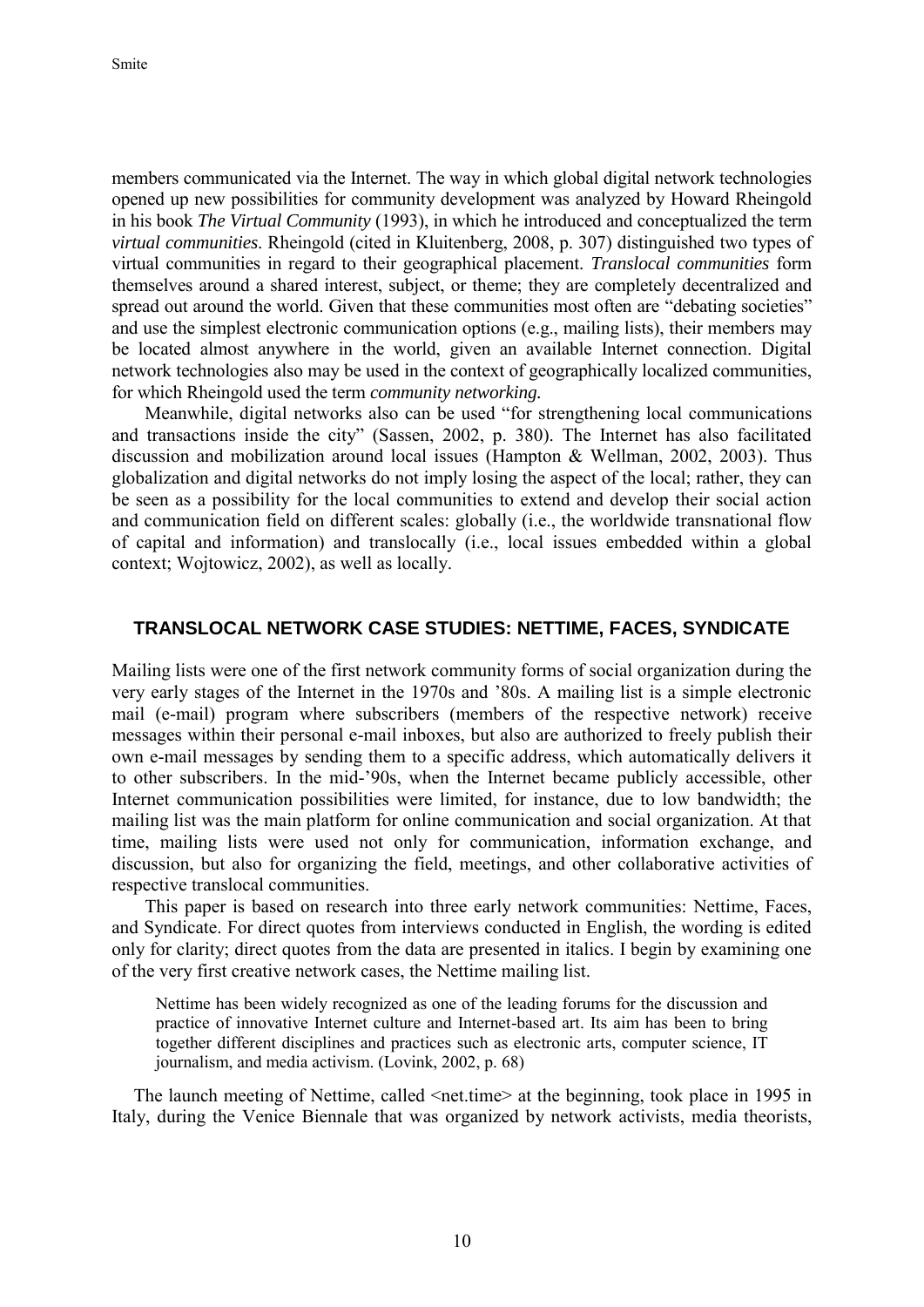and the founders of Nettime, Geert Lovink and Pit Schultz. It gathered an international group of activists, artists, organizers, theoreticians, writers, and others with an interest in the new Internet network, net art, culture, and politics. Later the same year, the Nettime mailing list was founded. When asked if Nettime was a network, a community, or just a mailing list, Geert Lovink replied,

*It has changed over time. It was very much a movement in its early days. Then it became a scene and very briefly, around May 1997, even a group-like thing, but that didn't last long and then it fell apart, step by step. Slowly it turned into a loose collection of mailing lists.* (Lovink, 2010)

In May 1997, the first Nettime conference<sup>1</sup> gathered 120 Nettime participants (of its  $400$ subscribers) from countries in Eastern and Western Europe in an old school building that housed Ljudmila,<sup>2</sup> the Soros-supported media laboratory (Lovink, 2002, p. 68). Although Nettime organized a few additional significant events over the years,<sup>3</sup> I agree with Lovink's 2010 interview comment that none succeeded in creating anything similar to the Ljubljana conference regarding the sense of community.

Opinions of what a network is and what a community means for Nettime founders differ. From Lovink's perspective,

*I personally do not like the term community because of its religious connotation, it suggests unity and harmony, which, back then, wasn't the aim. ... I doubt if Nettime ever was a network in the way we use the term right now. For sure it's a loose connection of people that share a common history*. (Lovink, 2010)

Meanwhile, Schultz tells that, to speak of community, the communication should take place in real time and space. According to Schultz, community starts when people can personally meet each other:

*I totally believe, out of all what can be community, it is …when [what is] involved is human interaction, which can't be mediated.... What is happening between people in terms of exchange is body and language, which is so rich [that] it can't be replaced with [the] computer and Internet.... Community, I would say, is substantially to do with what we call* meet–space *these days. It deals with time and space and necessity to interact—in real space. I don't want to become too esoteric, but there is [a] difference [in] what people feel when they are together in real space. Maybe there will be technologies in future [that] can replace that, but definitely not now*. (Schultz, 2009)

 One can conclude that Nettime never set the goal of establishing a community, which in principle is characteristic to all creative networks. The primary motivation of Nettime was organizing the field through developing critical discourse and a network culture via the Internet.

After the turn of the  $21<sup>st</sup>$  century, Nettime became only a mailing list, or, rather, a set of mailing lists: Nettime started to operate in versions for Dutch, French, Romanian, and other language communities. Still, the primary mailing list, nettime-l*,* was (and is) dedicated to discussions in English. The number of subscribers grew rapidly until 2002. The Nettime mailing list consisted of only few people in the beginning (1995). By 1997 its membership had reached 500 people, and grew until 2000, when it reached 2,500 members. Since then the number of subscribers has not changed significantly: In 2011, 2,534 subscribers receive regular postings and 1,345 are subscribed for digest posts.<sup>4</sup>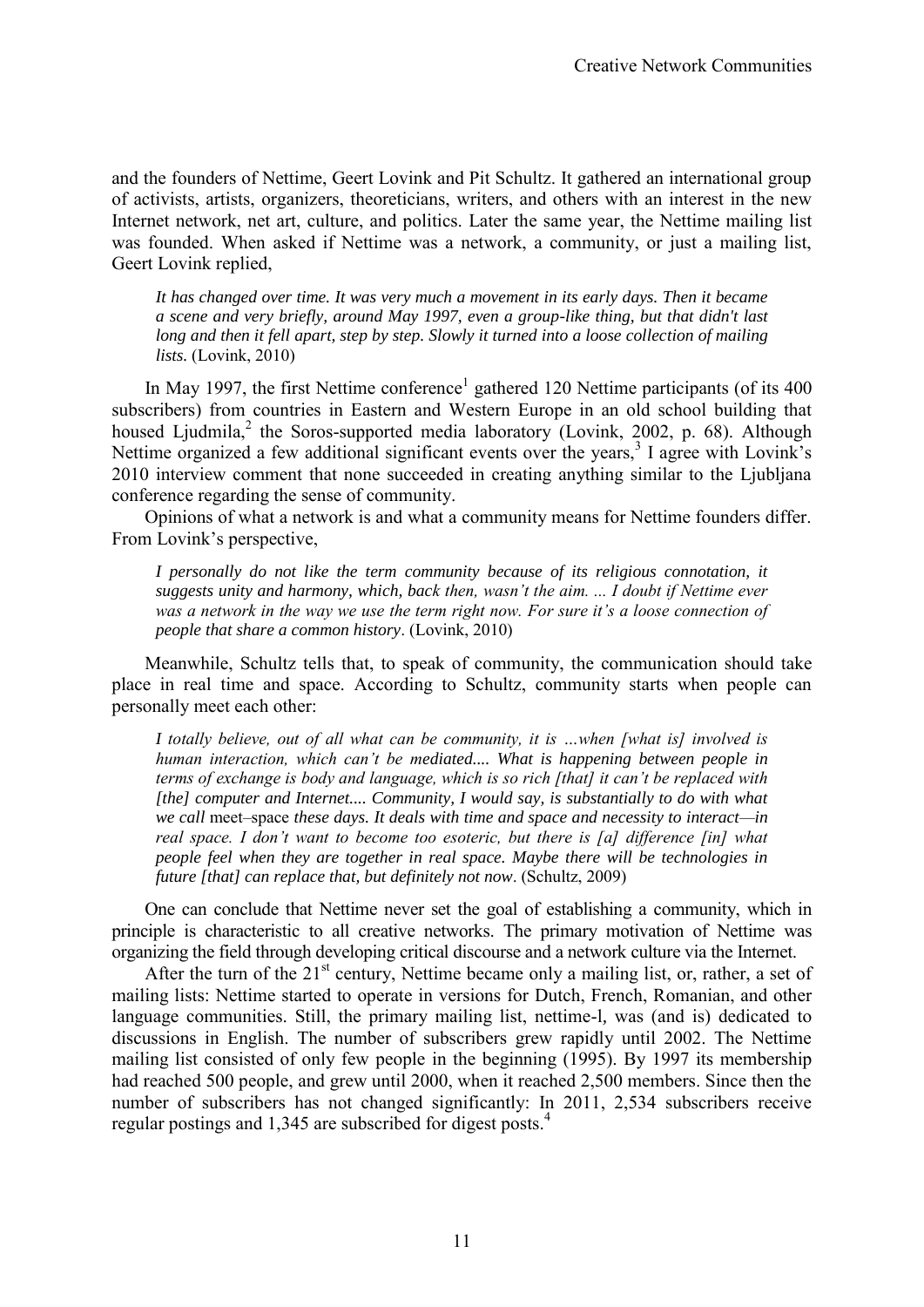Smite

Regardless of the fact that other social communication forms have emerged along with Web 2.0, mailing lists today, including Nettime, continue to work just as actively as before. Geert Lovink argued that, "*social networking sites are not ideal community tools and do not constitute counter public spheres*" (2010). He explained that social networking tools are good for expanding one's social horizon but not for organizing a field; they are good for promotion and campaigns, but "*they are less suitable as mediators between the real and the virtual. That's what lists do best*" (Lovink, 2010).

Nettime most definitely was, and to a certain extent still is, the heart of the early network culture. During the second half of the '90s, other mailing lists, Nettime's "neighbors," continued to grow and to form around it, including the Faces list, which is a platform for cyberfeminism. Although the open structure of Nettime aimed to involve a variety of participants, even women who had "full online access, good education, and excellent English writing skills could find *Nettime* a difficult forum to crack" (Nettime, 1999, p. 21). Regardless of the fact that a growing number of women use the Internet, there remains a remarkable lack of female representation (Sassen, 2002, p. 379).

Curators, artists, and activists Kathy Rae Huffman and Eva Wohlgemuth came up with the idea of the Faces list in the beginning of 1997, during a conversation at a dinner party in Vienna. Moreover, as Huffman related, "*We were hosting dinners and discussing Internet and technology in general with women curators, artists, et cetera, in several cities*" (2010). Later that year, Huffman, together with new media activists and organizers Valie Djordjevic and Diana McCarty, founded the international cyberfeminist mailing list Faces*,* which still works actively today. The aim of the Faces mailing list was to create an environment in which it was possible to speak in a more liberated and private way but with more topic flexibility than on Nettime. It was decided that male subscribers would not be allowed in this mailing list. Eventually Faces became a translocal network for women who worked with new media: It includes artists, programmers, disc jockeys (DJs), curators, activists, theoreticians, researchers, academics, and others. In 1997, 30 women subscribed to Faces, and during the following years the number of mailing list subscribers grew to its peak of more than 400 women. Currently, the Faces mailing list includes approximately 300 women, primarily from many European countries, the USA, Canada, and Australia.<sup>5</sup>

Internet communication has become easier, and the cyberpresence of women has slightly increased, particularly with the ubiquitous social networking opportunities. Yet Facebook has not replaced Faces*.* For sustaining a network—or yet more, a community—it is important, as Huffman suggested, to know the audience of the network, meaning who the people are and what they need. "*I think Faces is much more personal* [than Facebook]*, and even if one doesn't post, one feels a loyalty to the idea of it, the tradition of it, and the potential for it to bring new information and ideas between women"* (Huffman, 2010). As both a member and a researcher, I can only agree with Huffman. This mailing list began operation with an emphasis on providing a responsive and friendly atmosphere, and they have been able to maintain that throughout their duration.<sup>6</sup> In my professional assessment, it seems that the merits of the founders of the mailing list are a significant reason why this particular mailing list remains sustainable. Their ability to take care of their community can be compared with the skills of a hostess caring for her guests. During any of the offline cyberfeminist events (e.g., symposiums, conferences, workshops, and exhibitions), meal preparation, and partaking were just as important as discussing the development of the Internet or video- and sound-editing activities. In other words, as Dutch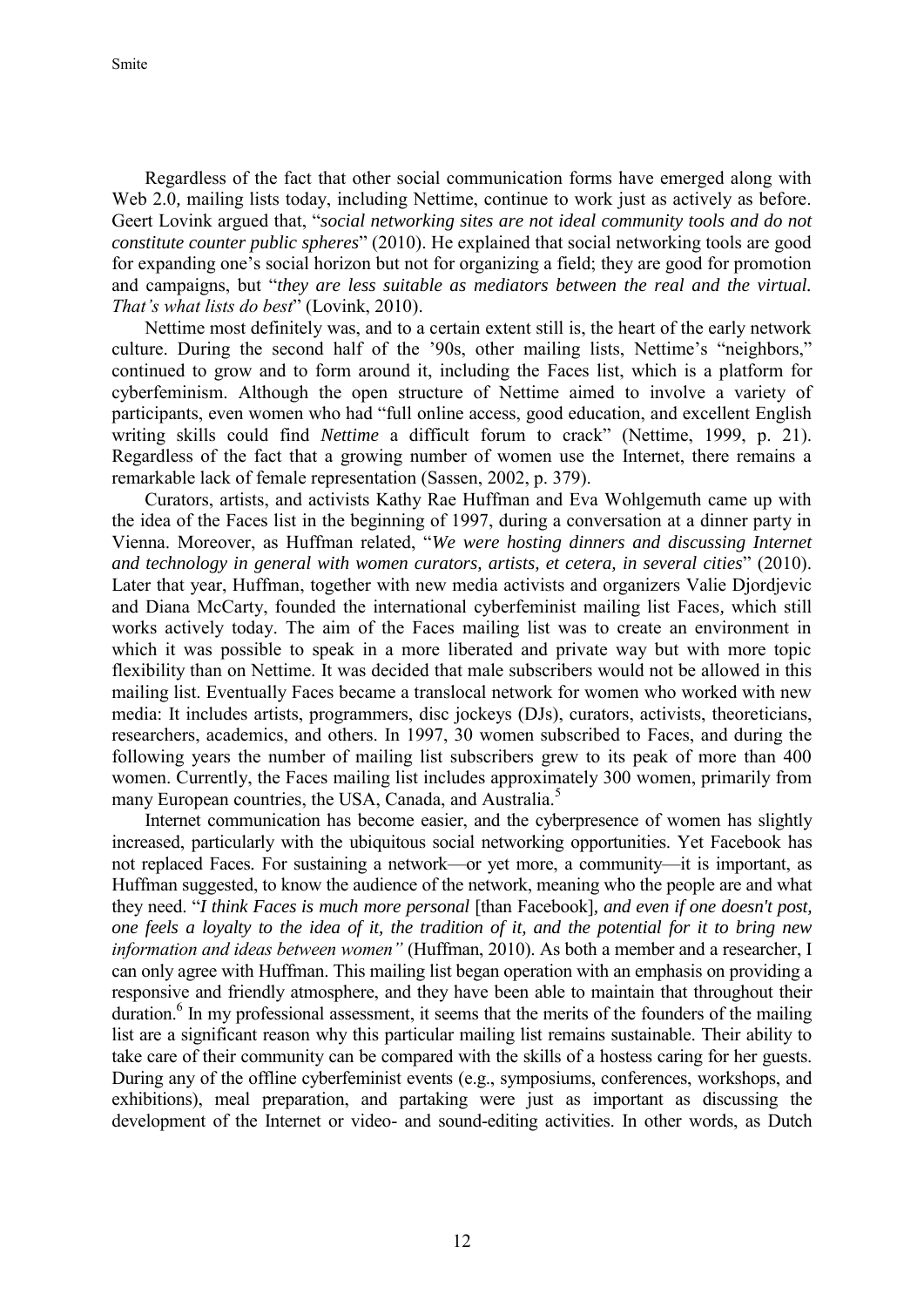media theorist Eric Kluitenberg put it, "community results as an emerging property of these networks, but not without a decided effort" (Kluitenberg, 2008, p. 306).

After analyzing the practices, topics, and commitment of the Faces mailing list, it is possible to conclude several things. First, Faces may be considered in terms of the totality of four notions. First, Faces is a mailing list, but it is also a network and a community. Second, in regard to the community aspect, that is, what creates the feeling of community in Faces, most respondents mirrored Pit Schultz's (2009) feelings that community results from human interaction (although they did not concur that community can only exist in real space). Specifically, these informants emphasized that meetings in real space are necessary for an online community to exist. Third, the respondents thought that the responsive and supportive environment that exists in the Faces mailing list also plays a great part in creating a sense of solidarity, thus decreasing the self-representation and competition frequently characteristic of other mailing lists. And lastly, the Faces mailing list has managed to balance its content, which is "*a mix of media art, theory discussion and domestic announcements*" (Faces respondent Melinda Rackham, March 2, 2010). Namely, no duality exists between discussions and announcements, which is a crucial problem in other lists; for example, Nettime list founders decided that the discussions are more important (for developing theoretical discourse), whereas for Syndicate list members announcements (about participation possibilities, forthcoming events, e.g., festivals, exhibitions, etc.) seemed more useful then theoretical discussions.

Another important Nettime neighbor was the Syndicate network and mailing list, which was launched in 1996 and existed until 2001. It was one of the first attempts to foster the cooperation between the Eastern and Western European media art and digital culture scenes after the fall of the Berlin Wall. On an institutional level, the practice of networking in Eastern Europe in the beginning of the 1990s was initiated by the Soros Open Society institutions, such as the Soros Contemporary Arts Center network. Although this latter network developed under the influence of the Soros policy, the Syndicate network was selforganized. Furthermore, the Syndicate network connected, on equal terms, both Eastern and Western European artists, groups, and organizations, all of whom were interested in translocal cooperation with the aim of developing the emerging field of electronic networked media art. But such networking was only possible among people who were online, as explained by Syndicate founder Andreas Broeckmann:

*In the mid-1990s, it was a very particular group of people who could be involved. And this grew of course, but it meant that people like you and us, we could say, "Ok, we go online," but it means that we deal with technological determinacy and social antitechnologic. So these were people who wanted to discover how these technologies could allow communication*. (Broeckmann, 2009)

The number of Syndicate mailing list subscribers in 2001 reached 500. The main fields of activities of the Syndicate network and mailing list involved information exchange, organization of the network and mailing list, and initiating collaborative projects. Syndicate operated successfully until the summer of 2001, which was a turning point for this network due to three important events, as revealed in my 2009 interview with Syndicate founder Andreas Broeckmann. First, few members attended the Syndicate meeting in Bulgaria and, because of this, members began to believe that the network was created by the mailing list and not the meetings. Second, the list owners could not suppress an aggressive spam campaign on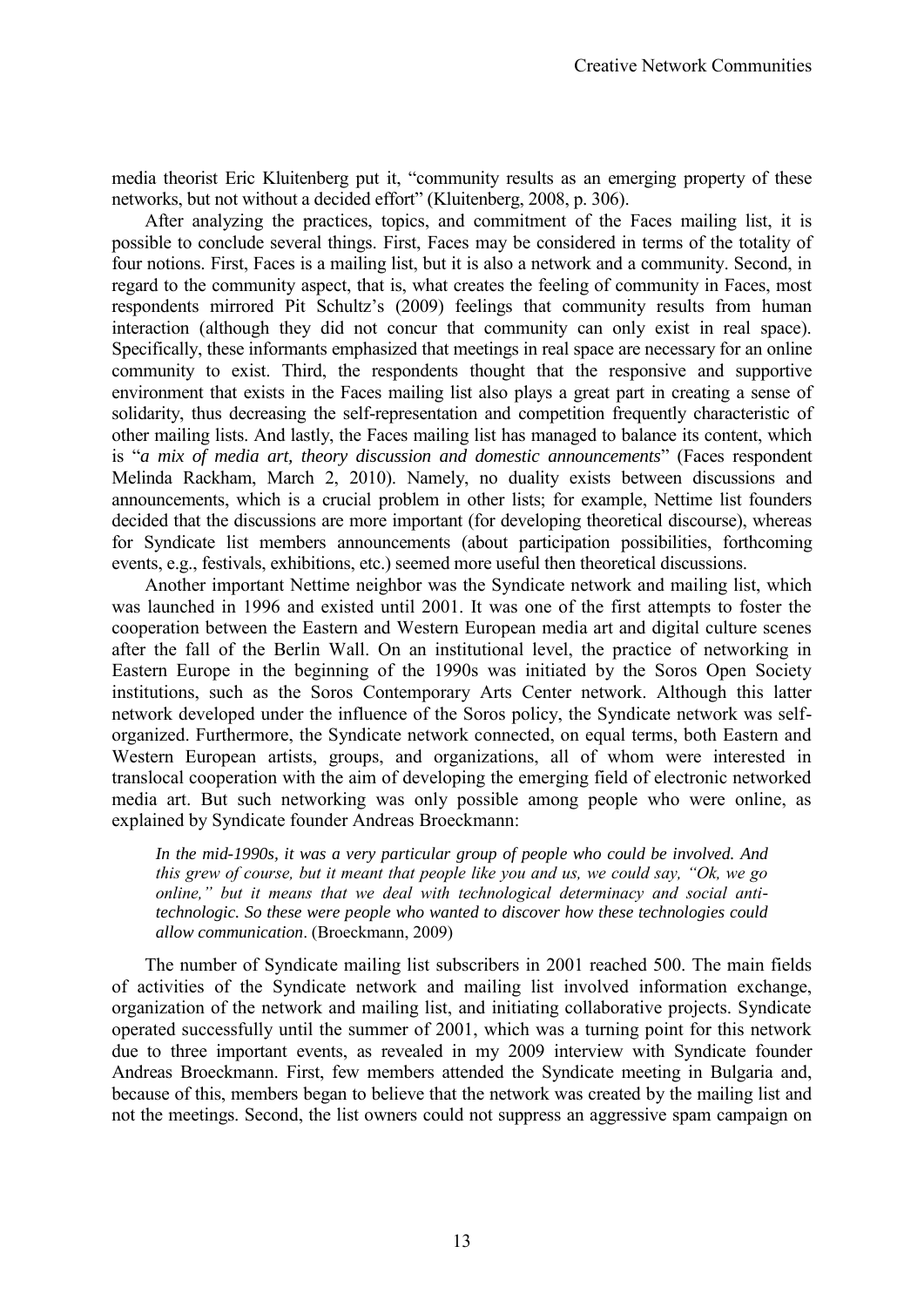the e-mail list by a recalcitrant artist-member. And a highly professionally organized exhibition of young Albanian artists marked the third event, which demonstrated a lack of relevant differences between Eastern and Western Europe artistic expression. All three reasons made the Syndicate founders come to the decision to discontinue Syndicate's work in summer 2001. To fill the gap, the new mailing list Spectre was created in August 2001. However, Spectre was solely a mailing list. Broeckmann explained the difference:

*In the Syndicate days, in people's minds, it was clear who is on the list: Fifty, 60 people, of who at least five knew each other personally, some of them knew even more than 30 others personally. For newcomers [of the Syndicate list], they had a feeling that there is a spirit. Also they realized that there are these meetings during which people talk, and, after meetings, exchange information.* (Broeckmann, 2009)

Such personal communication was important also for those who did not attend the offline meetings, yet it was different from Nettime, which had organized just a few initial meetings*.*  The case of Syndicate's closing demonstrates how fragile networks can be: They are not immune to inner disagreements and attacks, and personal difficulties among the members may tear apart the structure of a network. In 2001, the core participants of the Syndicate mailing list remained the core within the newly created mailing list Spectre. The topics of focus—media art and culture—also remained the same. What did change, however, was that "deep Europe"<sup>7</sup> was the scope of the context, acknowledging that Eastern European as the prime focus was no longer as important as it was in 1996.

## **THE LOCAL COMMUNITY NETWORKING CASE OF E-LAB AND ITS GLOBAL EXTENSION,** *XCHANGE*

Xchange provides an example of the creative network initiatives that emerged in Eastern Europe. This global Internet radio network community was launched at the end of 1997 by E-Lab,<sup>8</sup> a new media artists and network activist group from Riga, Latvia. This community developed in collaboration with other small-scale initiatives, such as sound and new media artists, electronic musicians and DJ groups, community radio activists, and independent journalists, from Eastern and Western Europe, Australia, Canada, and other locations around the world.

Xchange participants were motivated by a particular shared interest: creative experimentation with novel streaming audio technologies. Unlike other creative networks that were discussion and debate societies (i.e., text-based communication), the Xchange community aimed to explore the Internet's social communication through exchanging sound material. With the guiding idea of exploring the "acoustic cyberspace," Xchange participants organized collaborative Internet streaming sessions throughout the year 1998, which was the most active period of this network. They created a streaming audio loop that consisted of several sound inputs from a different location in the world. The online streams were picked up and remixed by another streaming unit in another location, and then returned to cyberspace. The initiator of these collaborative streaming sessions most often was someone within Riga's E-Lab or its local Internet radio project Ozone. Other significantly active Xchange streaming session contributors were from MZX (Ljubljana, Slovenia), XLR (Berlin, Germany), Backspace (London, UK), Radio 90 (Banff, Canada), and L'audible (Sydney, Australia). The call for joining the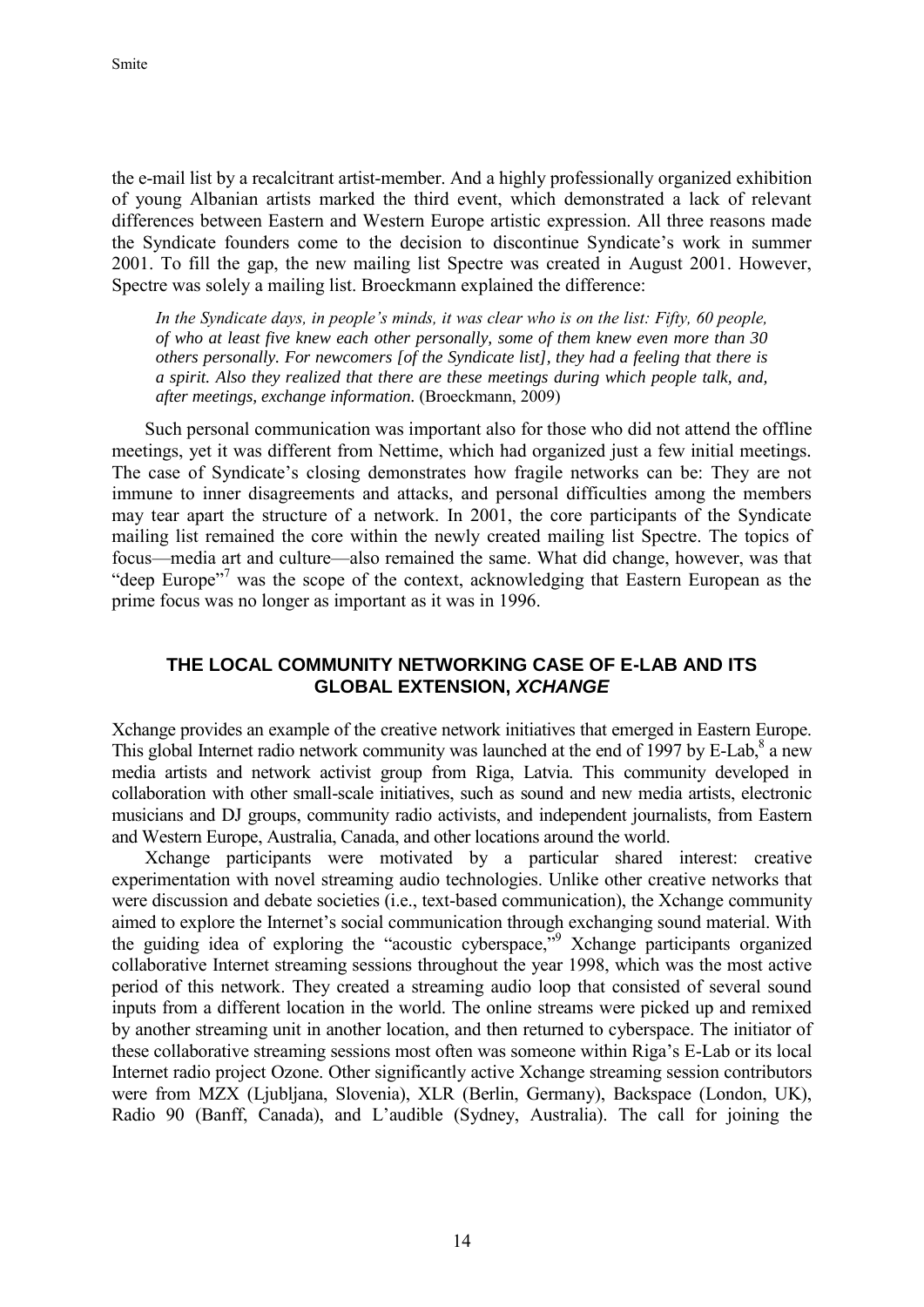collaborative sessions was announced via the Xchange mailing list, and the live streaming loops were coordinated using Internet relay chat (IRC). What was streamed, in terms of the sound content, could be noise from the microphone, a sound art piece, ambient recordings of the surrounding environment, sirens in the street, a DJ mix, or spoken words, in other words, just about anything. But the content was not as important as the participation. However, the ultimate purpose was the meaning found within the creative communication process itself. Diversity of creative Internet radio initiatives and the sound artist groups involved in Xchange events is represented in the Xchange network map (see Figure 1). The map also depicts which type of initiatives (in terms of form and content) were involved, meaning an online radio project or an FM radio streaming online, a live 24h stream or an online archive of recorded sessions, a live stream from club music or a sound project, and so on.



**Figure 1.** A map of the creative Internet radio network *Xchange,* showing the Internet radio projects, their key participants, and the diversity in their fields of activity during 1996–2000. Data were obtained from *Xchange* Web site in 2012.<sup>10</sup> The black boxes show creative Internet radio and sound artist initiatives who were involved in Xchange network activities, and the white boxes show to which categories (in terms of form and/or content, indicated by its label) each of these groups belong. The map was created with a social network analysis tool developed by Valdis Krebs in conjunction with researchers at the Institute for Informatics and Mathematics at the University of Latvia.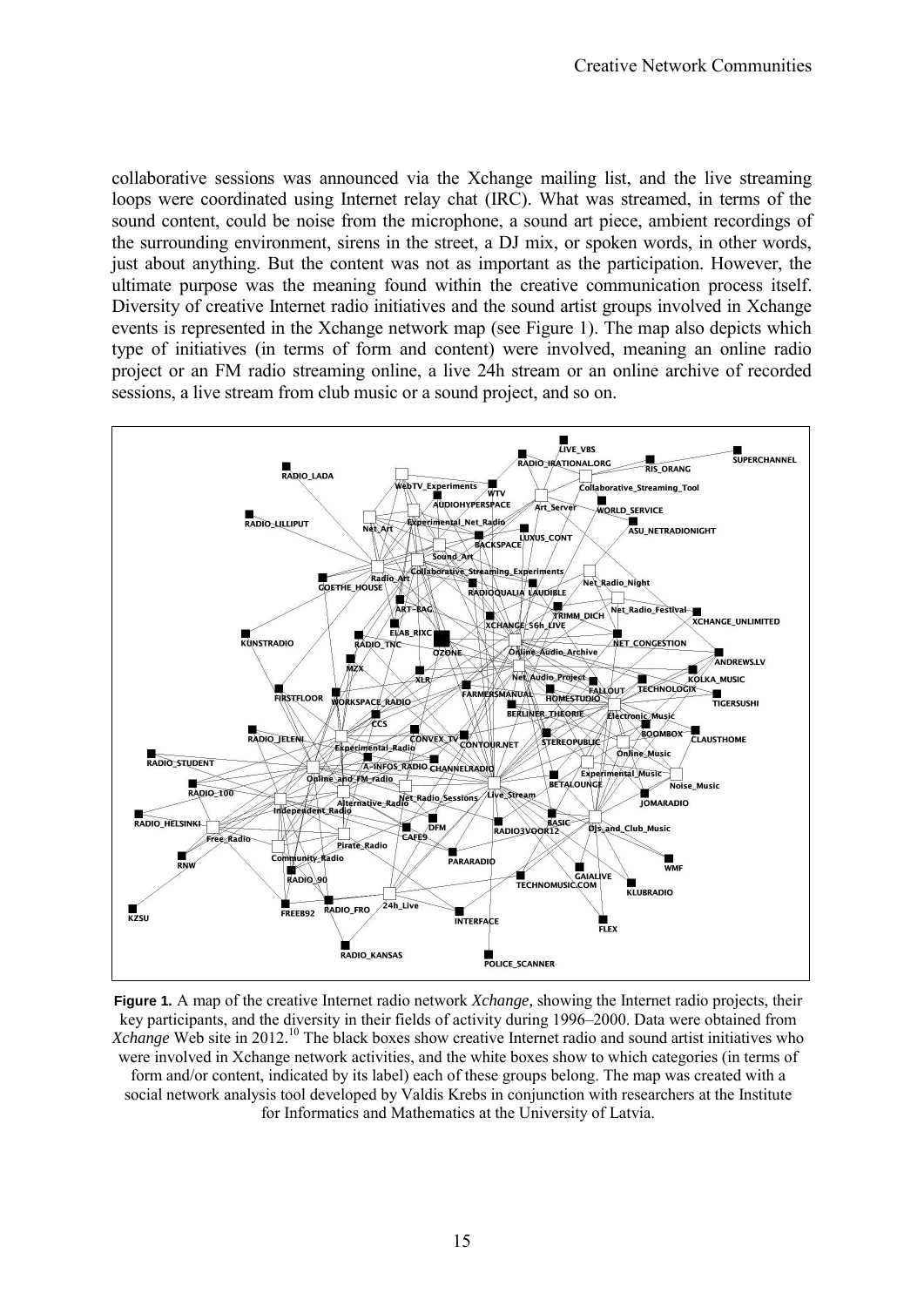With regard to the community aspect, the Xchange network organized real-time meetings online via IRC that took place in conjunction with the live streaming sessions, thus undoubtedly strengthening its community. However, in line with Pit Schultz's perspective on community, I concur that these events could not replace the offline programs, called net.radio nights, that the Xchange organizers held during various festivals and other international media art events in 1998 and 1999.

However, in 2000, the founders of Xchange and E-Lab turned their interests toward other directions (e.g., experimenting with signals from the Irbene radio telescope, working with satellite technologies, and initiating locative media projects) and stopped organizing online and real space meetings. As a result, the Xchange community slowly dissolved. It remains in network form, although with very weak links that appear through rare mailing list postings.

Nevertheless, during its most active period, Xchange succeeded in creating novel hybrid forms of communication. Although Xchange is considered a creative effort, it lacked any real content because its underlying motivation was pure experimentation in order to become "a global network of *audionauts* festively exploring virtual frontiers" (Lovink, 2004, p. 230; italics added). But when regarded as a social activity, the network became a medium for participation*,* because participation became a goal (Hyde, 2007), although in a rather autonomous communication space. By exploring such unique features as simultaneity and (remote) presence that exist only in online networked environments, Xchange became an example of new social dynamics.

Obviously the case of Xchange can be studied as a translocal community (similar to Nettime, Syndicate, and Faces). However, because it involved a strong local aspect by being founded by the E-Lab artists group from Riga, it is also interesting to study it as an extension of the local community networking that was developing in Riga and Latvia, in parallel to E-Lab's activities in translocal networks.

New contemporary art tendencies and forms of subculture emerged in Latvia during the mid-1990s. Although influenced by globalization, the artistic outputs were transmitted within various local contexts. The "live" formations of young artists, that is, musicians, DJs, club event organizers, fashion designers, poets, and other young creative people, manifested themselves as a hybrid of techno music culture and experimental contemporary art. One of the "connectors" that not only introduced the techno culture to Latvia but also established new connections between the more active creative people of that time was the Open initiative.<sup>11</sup> "I *think I was looking for my own crowd or environment to fit in and to be in my element. While searching for this, I somehow stirred it all up, maybe even unintentionally*" (Vanags, 2010). The events organized by Open could not be described just as subcultures or techno parties. Indeed, they were large scale and involved a large number of participants and visitors, but they did not amount to being commercial raves. "Altogether these expressions manifested an alternative reality which pointed towards new perceptions, towards fundamental changes in the society" (Kluitenberg, 1999, p. 52). Within such an energy-saturated grassroots cultural environment, the E-Lab initiative emerged and developed in 1996.

From the point of view of organizational structure, E-Lab was an example of an Eastern European artist organization, with its content an electronic art laboratory open and freely accessible to everyone interested. Physically (and locally), E-lab was situated in a tiny room in the Artists' Union building, the laboratory that was equipped in 1997 with its own Internet connection and its first set of computers purchased through a Soros Foundation Internet Programme competition grant. When its first server was installed in 1997 and in conjunction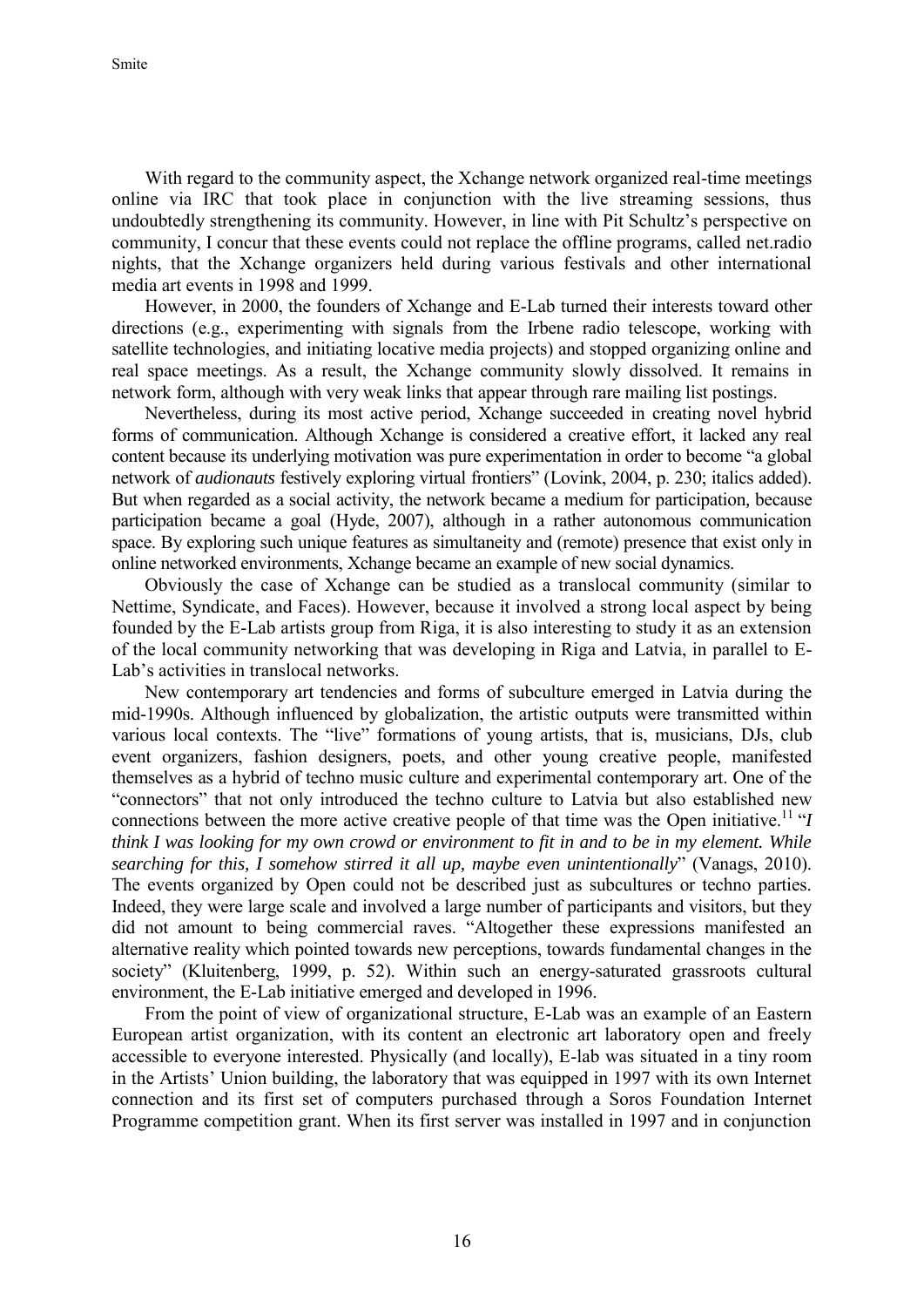with the translocal Xchange mailing list, E-Lab established a Latvian-language mailing list, titled Rezone*,* for the local community to discuss and exchange information on local and international contemporary culture, new media, and urban and club culture events. Thus, Rezone established a bridge between the local and translocal media cultures. The Rezone mailing list still exists with about 400 subscribers and an average of 15 messages per month. The activity of the mailing list during these past 14 years has remained relatively steady, perhaps even growing slightly. Thus Rezone today has proved itself to be one of the most active local mailing lists for electronic art and contemporary culture in Latvia.

However, E-Lab artists viewed the Internet as more than just an information exchange platform or a new media and material for creating artworks. The Internet was associated with a new and unexplored space, where it was possible to implement many ideas that would not have been possible offline or in the mid-1990s, with its post-Soviet society and cultural system. Being overwhelmed with the idea of freedom, openness, and autonomous zones, E-Lab members primarily focused their activities on audial communication, using the early audio live broadcasting technologies that appeared in the Internet (e.g., Real Audio). In 1997 E-Lab established its local Internet radio node Ozone*,* which, through communicating with other similar small-scale Internet radio initiatives from all over the globe, grew into the global *Xchange* network project. With broadcasting and archiving possibilities, the E-Lab (now RIXC.lv) server today hosts a sound art collection from more than a decade. A collection that includes Internet radio Ozone recordings of live sessions and archived files of early live streams that were provided from different local and international events (festivals, conferences, etc.), as well as collaborative experiments by the Xchange community. In 2009 the Xchange Web site was redesigned into an archive, making its previous works available for future research. The Xchange online archive includes a mailing list archive (with all messages from 1997–2009), sound files (a selection of previously recorded Xchange collaborative broadcasting sessions), and information about the most important Xchange community members.

During the rise of the Internet broadcasting age, Riga and E-Lab, with its experimental Internet radio projects Ozone and Xchange*,* was described as the epicenter of global network radio, or "something of the World Capital of net radio" (Kluitenberg, 1999, p. 52). By being actively and creatively engaged in the network, the small E-Lab organization with practically no budget somehow managed to find its way into the very heart of an international cooperation network created by artists, theoreticians, and organizers, who were eager to explore the boundaries of the new digital media (Kluitenberg, 1999, p. 52). Thus the local networking case of E-Lab, together with its translocal extension, the *Xchange* network, demonstrates the way in which the potential of digital networks may be used in strengthening social action fields locally, as well as in broadening it to translocal and global scales.

### **CONCLUSIONS**

As a result of my research, I draw several conclusions. Additionally, I wish to clarify the main differences between Web 1.0 and Web 2.0 communities.

Regarding the meaning and motivation of social action that undergirded the rise of early creative network communities, I have three points. First, such growth requires a wellprepared ground. In this case, the collapse of the Soviet system in Eastern Europe and the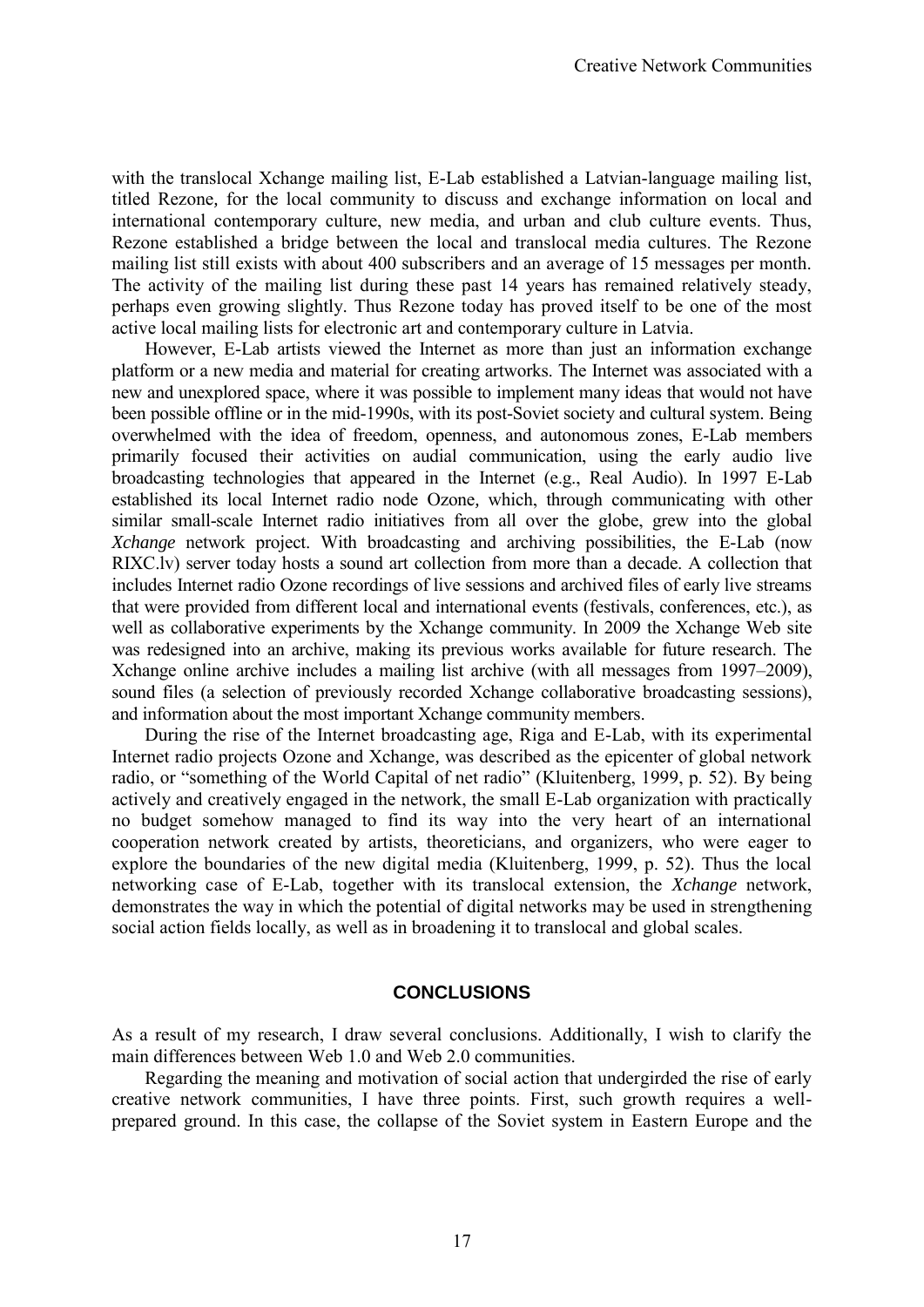opening of boundaries towards Western Europe facilitated the motivation to communicate and to cooperate on a translocal level, and the new communication technologies (e.g., the Internet) made this possible. Second, an initiator is needed, one who has the ability to assume the role of a connector and who possesses his or her own subjective motivation to establish such networks and sustain its communities. And third, there must exist a shared goal and a common idea that corresponds with the network members' own subjective motivations.

As for the interpretations of the terms *network* and *community* from the network participants' points of view, I suggest that my research supports specific ways by which these concepts can be distinguished. *Networks* refer more to the structure of social ties. In case of creative networks, this means a group of like-minded people with shared interests and loose connections that can be activated, if needed. Meanwhile, *community* refers to a much closer level of personal relationships between and among network participants. Thus, it is possible to talk about a community only in those online network cases or stages of a particular network when meetings of members take place in the physical realm in addition to the virtual communications.

With regard to the activities and forms of social organization of creative networks, the field has always defined these very clearly, with its particular aim recognized and shared by the community members. For instance, during the early stage of the Internet (i.e., the Web 1.0 period), the aims were related to the development of the Web in general and its critical discourse in particular; the social networks were organized around different interests or topics and related primarily to social relationships. However, the main difference between creative networks and social networks—between Web 1.0 and Web 2.0 communities, respectively lies in technological platforms. This is particularly true in the case of Web 1.0, when creative communities were involved in building their own tools and network infrastructure, as compared to Web 2.0, where communities typically use already created, privately owned social media platforms, such as Facebook or Draugiem.lv.

But more than either of these, however, I argue that the important difference lies in the structure of ties and social organization: what and who are linked and in which way. I completely agree with Tiziana Terranova and other contemporary authors who consider that Web 2.0 refers to the transformation phase from the (hyper)linking of documents and individuals to the linking of social relationships (e.g., friends on Facebook or followers on Twitter).<sup>12</sup> Thus it is possible to conclude that Web 1.0 platforms are more about linking individuals (whose shared personal interest is to promote collective ideas) and about creating and linking new media objects (e.g., collective artworks on the Web, collaborative streaming experiments, development of artistic software), whereas Web 2.0 communities are about linking social and/or business relationships between countless people-to-people exchanges, consisting of individually managed profiles on social network sites, numerous posts and comments on blog sites, and the intense activity of uploading and downloading enormous amount of new media objects, such as photos and videos.

In other words, the linking of individuals who collectively discuss the ideas for the advancement of the field (in the case of Web 1.0) has been supplanted today by linking social relationships with invisible input for the common field of interests of a community. For example, Lovink (in his 2010 interview) suggested that "*maybe it is good that there is no* Xchange *on Facebook.*" Perhaps it would not even be possible, for two reasons. First, it was equally important for members of Xchange to be able to create and hyperlink new media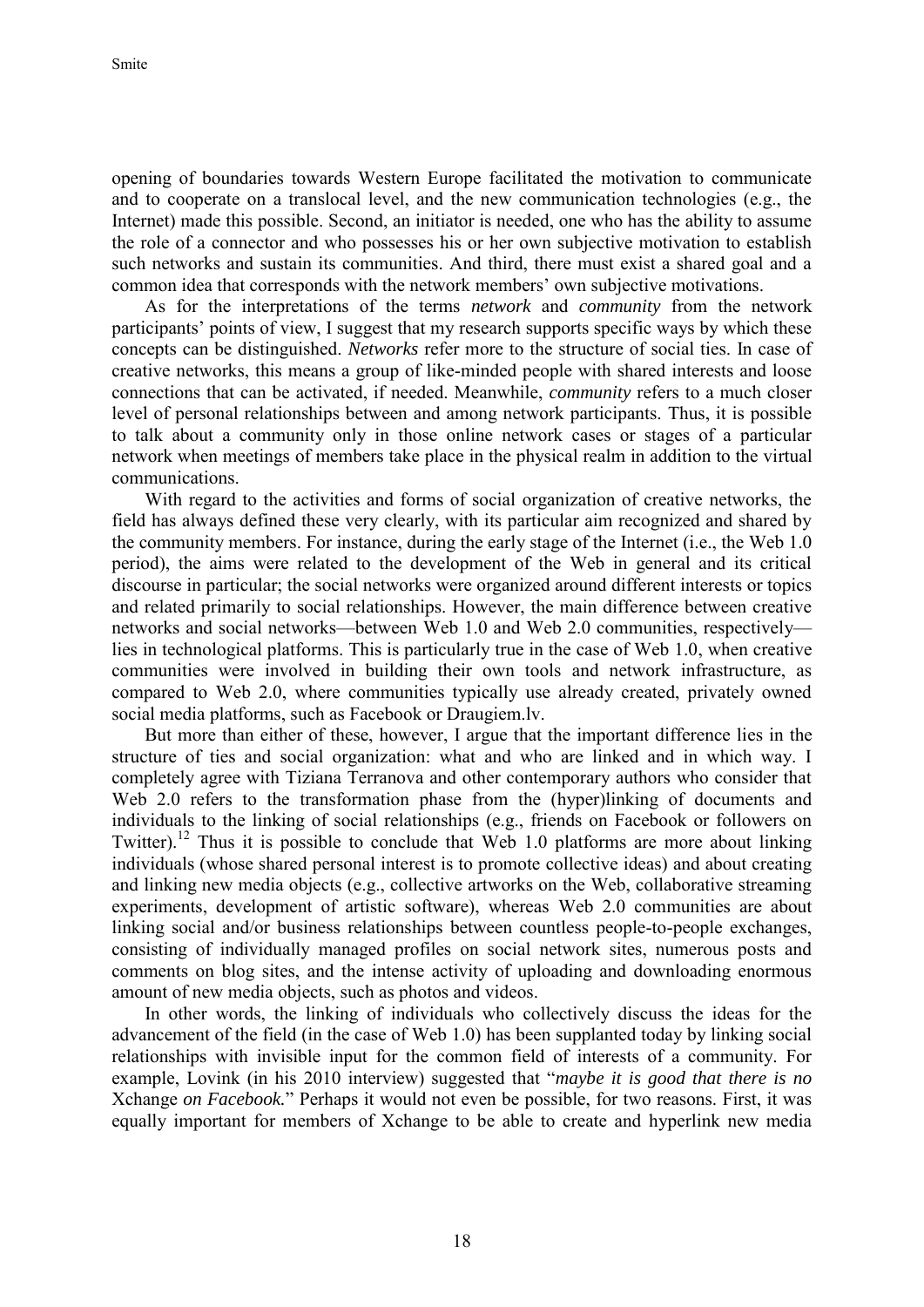objects (e.g., collaborative streaming sessions resulting in sound loops traveling throughout cyberspace) while, at the same time, to link individuals, that is, community members who were physically located on different continents but who all shared the common goal: to explore the acoustic dimension of cyberspace. Second, because Xchange was a mailing list and not a profile in Facebook, it allowed the establishment of connections and links among people who have different backgrounds, different ideas, and different voices, yet who all promote primarily *collective ideas* and contribute for advancement of the field (i.e., streaming media). Even if Xchange were possible on the Facebook, it would most likely achieve different results: Instead of joint experiments, members would then primarily promote their individual projects because today's popular social media format is built for facilitating selfpromotions. Thus, in a way, creative networks can be considered mailing list-based communities in terms of both daily communication and organization of the specific fields of activity; this form of communication may be regarded as a product of the early Internet, or Web 1.0. Yet Web 2.0 platforms can be and are used today by creative networks, but mostly for promotion purposes, that is, for providing information about the community, its members, current and past projects, forthcoming events, and so on. For example, in the case of Faces, their blog is used as a "public face" for this community, whereas the "everyday life" of this community still exists within the mailing list, and not for public consumption.

In short, Web 2.0 platforms are good options for making public the information about the community, its members, and activities, but are not as suitable for developing and promoting collective ideas and organizing the field. This role is much better fulfilled by mailing lists, the key driver of Web 1.0. Therefore creative network communities continue using mailing lists today because, as Geert Lovink noted in his 2010 interview, *"They are bridges between events and the Net,*" just as they bridged the East and West European artist communities in the 1990s.

# **ENDNOTES**

1. The Nettime "Beauty and the East" conference in Ljubljana took place in May 1997 [\(http://www.ljudmila.org/nettime/\)](http://www.ljudmila.org/nettime/) and was co-organized and hosted by Ljudmila Digital Media.

4. Data received via e-mail by the author on March 31, 2011from current Nettime moderator Felix Stalder.

<sup>2.</sup> In 1994, the Ljudmila (short for Ljubljana Digital Media Lab; [http://www.ljudmila.org\)](http://www.ljudmila.org/) was founded by Mitja Domo and a group of Slovenian new artists and activists (Luka Frelih, Marko Peljhan, Vuk Cosić, and others). Throughout the '90s, Ljudmila was an important contributor to East-West European new media art and culture networks (e.g., Nettime, Syndicate). Until 2000, Ljudmila was a key contributor to the media program (later, the Internet program) at the Open Society Institute (OSI) in Slovenia. The network of OSIs throughout the former Soviet Union bloc countries in Eastern Europe was founded and supported by investor George Soros. The aim of the OSIs was to support the development and shaping of democratic governance, social reform, education, independent media, and civil society organizations in these countries so as to encourage participation in democracy and society.

<sup>3.</sup> For instance, the "Hybrid Workspace" event that was a temporary media lab that operated for 100 days during Documenta X in Kassel, Germany, June–September 1997. It gathered more than 200 participants [\(http://www.medialounge.net/lounge/workspace/\)](http://www.medialounge.net/lounge/workspace/)

<sup>5.</sup> The Faces community blog on the Internet [\(http://faces-l.net/\)](http://faces-l.net/) provides additional public information.

<sup>6.</sup> I became involved with Faces as a result of my interest in cyberfeminist issues in the late 1990s and attended "The First Cyberfeminist International" symposium that took place within the framework of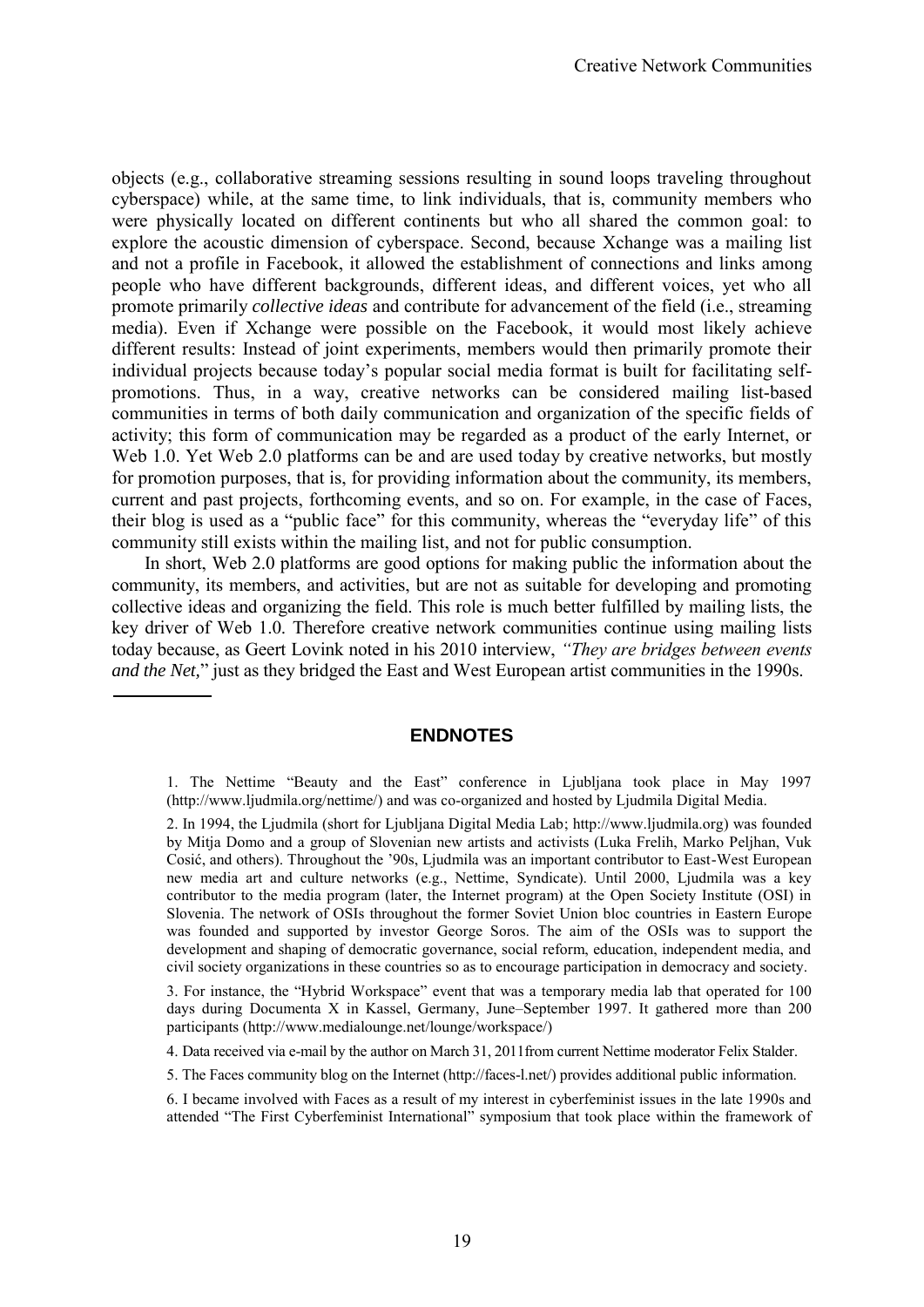the "Hybrid Workspace" event series at Documenta X in September 1997 in Kassel, Germany [\(http://www.obn.org/kassel/\)](http://www.obn.org/kassel/).

7. "Deep Europe" was a term used by Syndicate list members to embody the concept of improved connections between Eastern and Western European members.

8. E-Lab—the Electronic Arts Laboratory—was founded by Raitis Smits, Jaanis Garancs, and Rasa Smite in 1996, in Riga, Latvia. On the basis of E-Lab, the Center for New Media Culture (RIXC) was founded in 2000, in Riga [\(http://rixc.lv\)](http://rixc.lv/).

9. "Acoustic Cyberspace" was a concept used by Xchange. It was developed by Erik Davis, based on a talk he delivered at the 1997 Riga Art+Communication festival.

10. The information source can be viewed fro[m http://xchange.re-lab.net](http://xchange.re-lab.net/) (and was retrieved July 16, 2012).

11. Project "Open" was founded in 1995 by art curators Kaspars Vanags and Ilze Strazdina in Riga, Latvia.

12. This point was drawn from a June 19, 2012, lecture by Terranova, titled "Restart the social: Gabriel Tarde and the Web 2.0," at the Post-Media Lab at Leuphana University. Lüneburg, Germany.

#### **REFERENCES**

- Castells, M. (2000). *The rise of the network society: The information age: Economy, society and culture* (Vol. 1, 2<sup>nd</sup> ed.). Oxford, UK: Blackwell Publishers.
- Cavanagh, A. (2007). *Sociology in the age of the Internet.* New York, NY, USA: McGraw-Hill International.
- Deleuze, G., & Guattari, F. (1987). *A thousand plateaus: Capitalism and schizophrenia* (B. Massumi, Trans.). Minneapolis, MN, USA: University of Minnesota Press.
- Durkheim, E. (1997). *The division of labor in society* (L. A. Coser, Trans.)*.* New York, NY, USA: Free Press. (Original work published in 1893)
- Hampton, K., & Wellman, B. (2002). The not so global village of Netville*.* In B. Wellman & C. Haythornthwaite (Eds.), *The Internet in everyday life* (pp. 345–371). Oxford, UK: Blackwell.
- Hampton, K., & Wellman, B. (2003). Neighboring in Netville: How the Internet supports community and social capital in a wired suburb. *City and Community, 2*(4), 277–311.
- Hyde, A. (2007). *Background: RTX Radio Towers Xchange* [online]. Retrieved May 20, 2010, from <http://rixc.lv/projects/rtx/en.html>
- Kluitenberg, E. (1999). The sovereign experience of media. *NU: The Nordic Art Review, 1*, 50–53.
- Kluitenberg, E. (2008). *Delusive spaces: Essays on culture, media and technology.* Amsterdam, the Netherlands: NAi Publisher.
- Lovink, G. (2002). *Dark fiber: Tracking critical Internet culture.* Cambridge, MA, USA: MIT Press.
- Lovink, G. (2004). A history of the Xchange Network. *Acoustic Space Nr. 4: TCM Transcultural Mapping*, 230–235
- Moreno, J. L. (1977)*. Who shall survive? Foundations of sociometry, group psychotherapy, and sociodrama.* Boston, MA, USA: Beacon House. (Original work published in 1934)
- Nettime (Ed.). (1999). *Read Me! ASCII culture & the revenge of knowledge.* New York, NY, USA: Autonomedia.
- Rheingold, H. (1993). *The virtual community: Homesteading on the electronic frontier.* Cambridge, MA, USA: The MIT Press.
- Sassen, S. (2002). Towards a sociology of information technology. *Current Sociology*, *50*(3), 365–388.
- Simmel, G. (1971). *On individuality and social forms: Selected writings* (D. N. Levine, Ed.). Chicago, USA: The University of Chicago Press